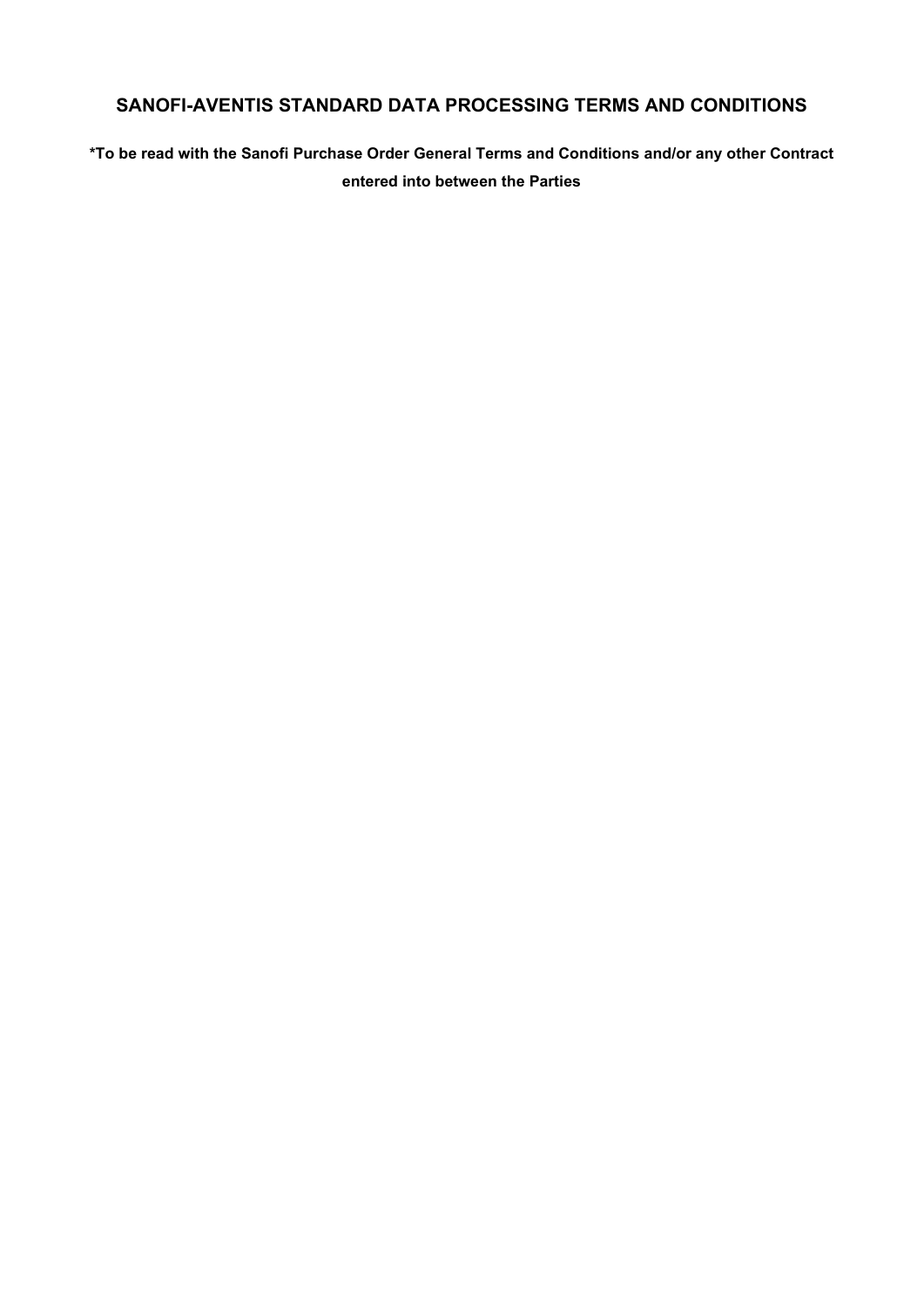## **TABLE OF CONTENTS**

| 1 <sub>1</sub> |  |
|----------------|--|
| 2.             |  |
| 3.             |  |
| 4.             |  |
| 5.             |  |
| 6.             |  |
| 7.             |  |
| 8.             |  |
| 9.             |  |
| 10.            |  |
| 11.            |  |
| 12.            |  |
| 13.            |  |
| 14.            |  |
| 15.            |  |
| 16.            |  |
| 17.            |  |
| 18.            |  |
| 19.            |  |
| 20.            |  |
| 21.            |  |
| 22.            |  |
| 23.            |  |
| 24.            |  |
| 25.            |  |
|                |  |

| Schedule 1 |  |  |
|------------|--|--|
|------------|--|--|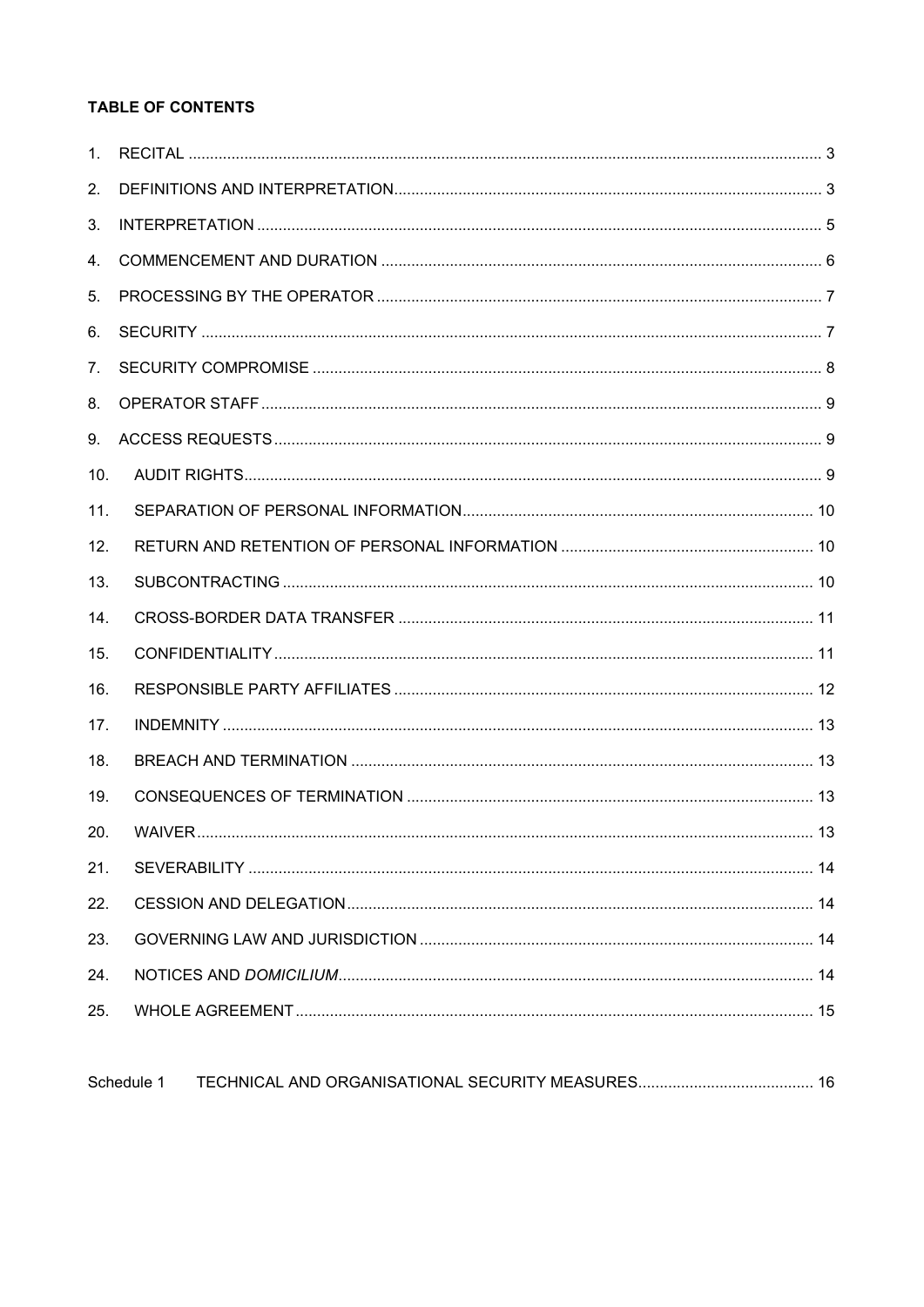## <span id="page-2-0"></span>1. **RECITAL**

- 1.1. The Parties hereby agree that in the case of any Purchase Order or ongoing relationship between the Parties, and where the provisions of POPIA apply to the Processing of Personal Information in relation to the Services, these terms and conditions shall apply to and supplement the terms and conditions of such Purchase Order.
- 1.2. In the event of a conflict between the provisions of this Agreement and the Purchase Order, the provisions of this Agreement will take precedence in regard to all aspects pertaining to any Processing of Personal Information by the Operator of any Data Subjects for the Responsible Party.

### <span id="page-2-1"></span>2. **DEFINITIONS AND INTERPRETATION**

- 2.1. "**Agreement**" means this Protection of Personal Information Act Operator terms and conditions;
- 2.2. "**Affiliate**" means with respect to a Party any person, partnership, joint venture, corporation or other form of enterprise, domestic or foreign, including Subsidiaries and associates that directly or indirectly, Control, are Controlled by, or are under common Control with a Party. For purposes of this Agreement, the term "Subsidiaries" shall have the meaning ascribed thereto in the *Companies Act, 2008*;
- 2.3. "**Business Day**" means any day from Monday to Friday and excludes any public holiday as gazetted in the Republic of South Africa;
- 2.4. "**Confidential Information**" means any information or data of any nature, tangible or intangible, oral or in writing and in any format or medium, which (i) by its nature or content is, or ought reasonably to be identifiable as, confidential and/or proprietary to the Responsible Party or a third party associated to the Responsible Party, or (ii) is provided or disclosed in confidence, and which the Responsible Party or any person acting on behalf of the Responsible Party may disclose to the Operator, or (iii) may come to the knowledge of the Operator by whatsoever means. Without limitation, Confidential Information shall include the following:
	- 2.4.1. information relating to the Responsible Party's business activities, business relationships, products, services, processes, data, and Staff, including agreements to which the Responsible Party is a party (including this Agreement);
	- 2.4.2. information contained in or constituting or relating to the Responsible Party's technology and telecommunications systems including third party hardware and software, and associated material, and information or incidents concerning faults or defects therein;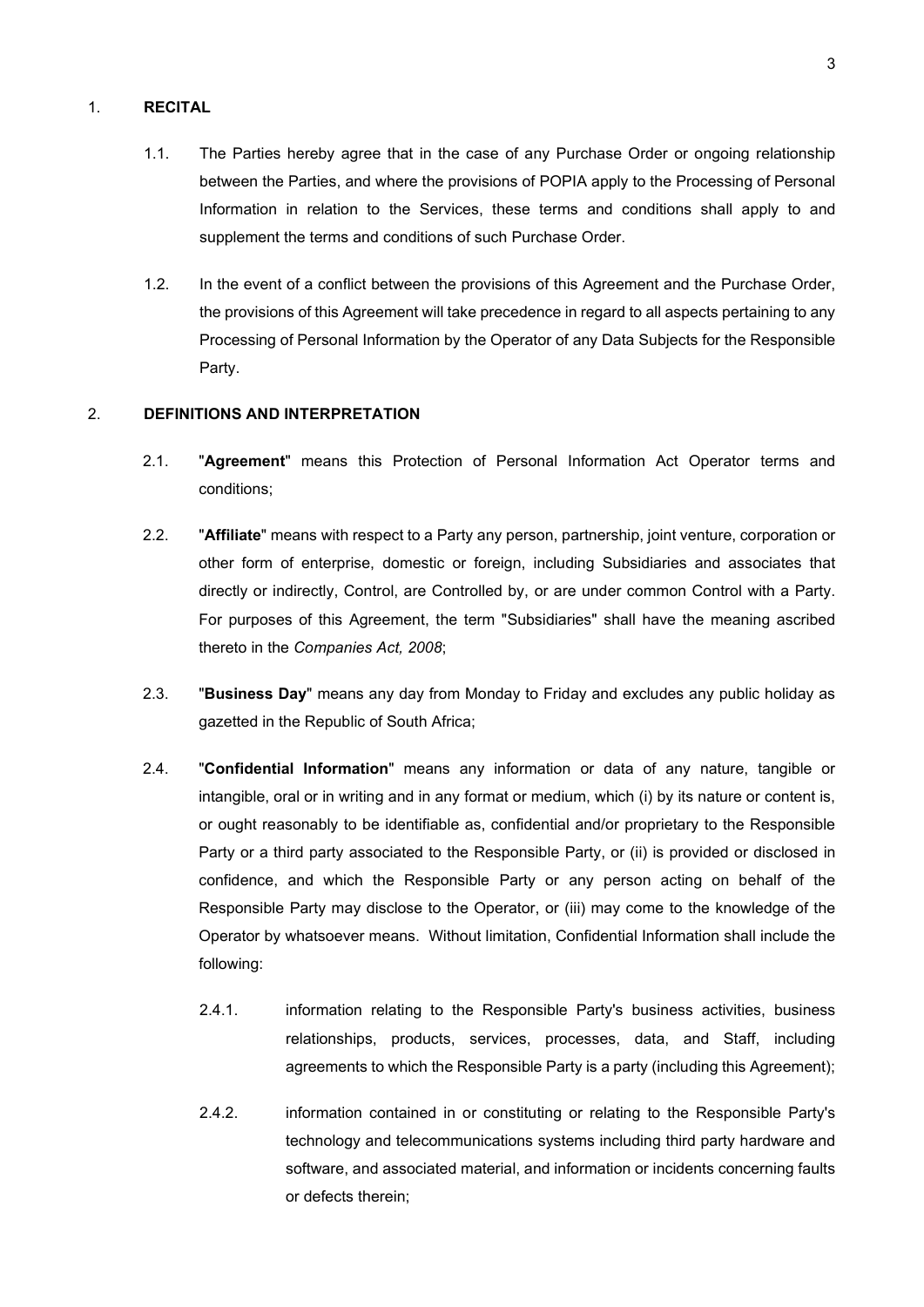- 2.4.3. the Responsible Party's technical, scientific, commercial, financial and market information, methodologies, formulae and trade secret;
- 2.4.4. the Responsible Party's architectural information, demonstrations, plans, designs, drawings, processes, process maps, functional and technical requirements and specifications and the data relating thereto;
- 2.4.5. Intellectual property that is proprietary to the Responsible Party or that is proprietary to a third party;
- 2.4.6. information relating to the Responsible Party's current and existing strategic objectives, strategy documents and plans for both its existing and future information technology, processing, business processing and business process outsourcing; and
- 2.4.7. Personal Information.
- 2.5. "**Contract**" means the Purchase Order (read with the Purchase order Terms and Conditions) and any annexures or schedules thereto, or any other written contract entered into between the Parties in respect of the provision of Services by the Operator to the Responsible Party;
- 2.6. "**Control**" means the ability, by virtue of ownership, right of appointment, voting rights, management agreement, or agreement of any kind, to control or direct, directly or indirectly, the board or executive body or decision making process or management of such entity;
- 2.7. "**Data Subject**" means any person to whom the specific Personal Information relates, as contemplated in POPIA;
- 2.8. "**Information Officer**" means the appointed information officer of the Responsible Party, being Ambani Mredlane;
- 2.9. "**Operator**" has the meaning set out in POPIA ;
- 2.10. "**Party**" or "**Parties**" means either the Responsible Party or the Operator or both, as the context may require;
- 2.11. "**Personal Information**" has the meaning set out in section 1 of POPIA, and includes special personal information as defined in section 26 of POPIA and relates only to Personal Information obtained by the Operator as a result of the Contract;
- 2.12. "**POPIA**" means the *Protection of Personal Information Act, 2013*;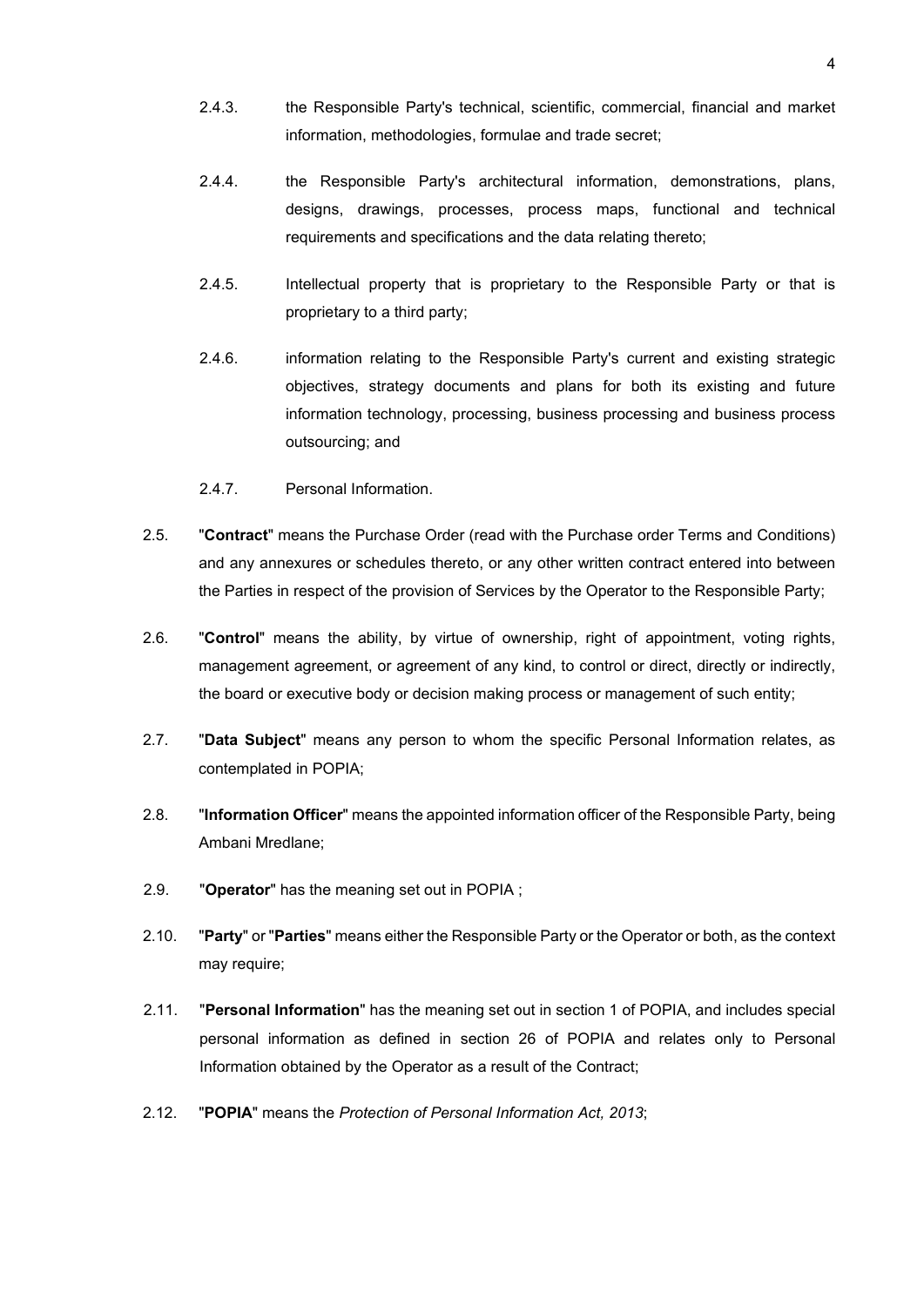- 2.13. "**Processing**" has the meaning set out in POPIA and includes any operation or activity or any set of operations, whether or not by automatic means, concerning Personal Information, including:
	- 2.13.1. the collection, receipt, recording, organisation, collation, storage, updating or modification, retrieval, alteration, consultation or use;
	- 2.13.2. dissemination by means of transmission, distribution or making available in any other form; or
	- 2.13.3. merging, linking, as well as restriction, degradation, erasure or destruction of Personal Information;
- 2.14. "**Responsible Party**" has the meaning ascribed thereto in POPIA, and for purposes of this Agreement shall mean Sanofi-Aventis South Africa (Pty) Ltd with registration number 1996/010381/07;
- 2.15. "**Security Compromise**" means an incident where there has been, or there are reasonable grounds to believe that, Personal Information has been accessed or acquired by an unauthorised person with reference to the Operator's use of the Personal Information under this Agreement;
- 2.16. "**Services**" means any supply or rendering of services by the Operator for the Responsible Party in terms of a Contract and in terms of which the Operator *inter alia* Processes Personal Information of Data Subjects;
- 2.17. "**Signature Date**" means the date of signature of the Contract by the last Party to do so in time; and
- 2.18. "**Staff**" means any employee, independent contractor, agent, consultant, subcontractor or other representative of either Party.

## <span id="page-4-0"></span>3. **INTERPRETATION**

In this Agreement:

- 3.1. Words importing:
	- 3.1.1. any one gender includes the other gender;
	- 3.1.2. the singular includes the plural, and vice versa; and
	- 3.1.3. natural persons include created entities (corporate or unincorporated) and vice versa.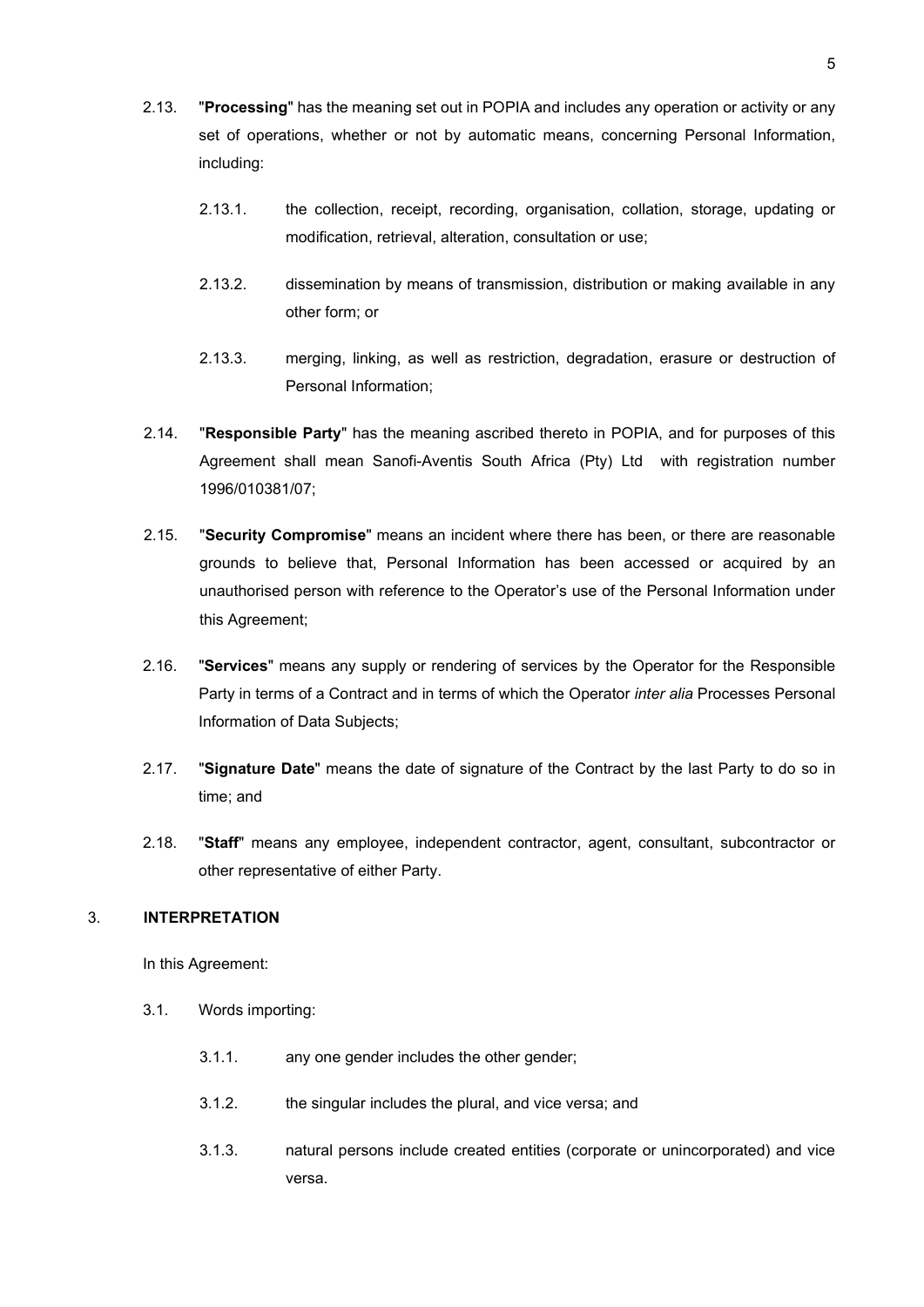- 3.2. Any reference to "days" shall be construed as being a reference to calendar days unless qualified by the word "business". When any number of days is prescribed in this agreement, same shall be reckoned exclusively of the first and inclusively of the last day unless the last day falls on a Saturday, Sunday or public holiday in the Republic of South Africa, in which case the last day shall be the next succeeding day which is not a Saturday, Sunday or public holiday in the Republic of South Africa.
- 3.3. The words "include", "includes", and "including" means "include without limitation", "includes without limitation", and "including without limitation". The use of the word "including" followed by a specific example/s shall not be construed as limiting the meaning of the general wording preceding it.
- 3.4. Any substantive provision, conferring rights or imposing obligations on a Party and appearing in any of the definitions in clause [3](#page-4-0) or elsewhere within the Agreement, shall be given effect to as if it were a substantive provision within the body of the Agreement.
- 3.5. Terms other than those defined in the Agreement and terms appearing in the lower case but which in the title case are defined in the Agreement, will be given their plain English meaning.
- 3.6. Any Party shall, where relevant, be deemed to be references to, or to include, as appropriate, their respective successors or permitted assigns.
- 3.7. References to statutory provisions shall be construed as references to those provisions as respectively amended, consolidated, extended or re-enacted from time to time and shall be construed as including references to the corresponding provisions of any earlier legislation directly or indirectly amended, consolidated, extended or replaced by those statutory provisions or re-enacted and shall include any orders, ordinance, regulations, instruments or other subordinate legislation made under the relevant statute.
- 3.8. Expressions defined in the main body of this Agreement shall bear the same meanings in schedules to this Agreement which do not themselves contain their own conflicting definitions.
- 3.9. If figures are referred to in numerals and in words in this Agreement and if there is any conflict between the two, the words shall prevail.

## <span id="page-5-0"></span>4. **COMMENCEMENT AND DURATION**

This Agreement shall commence on the Signature Date and shall continue to be of force and effect for as long as the Operator remains in possession of any Personal Information of the Data Subjects, regardless of any expiration or termination of a Contract.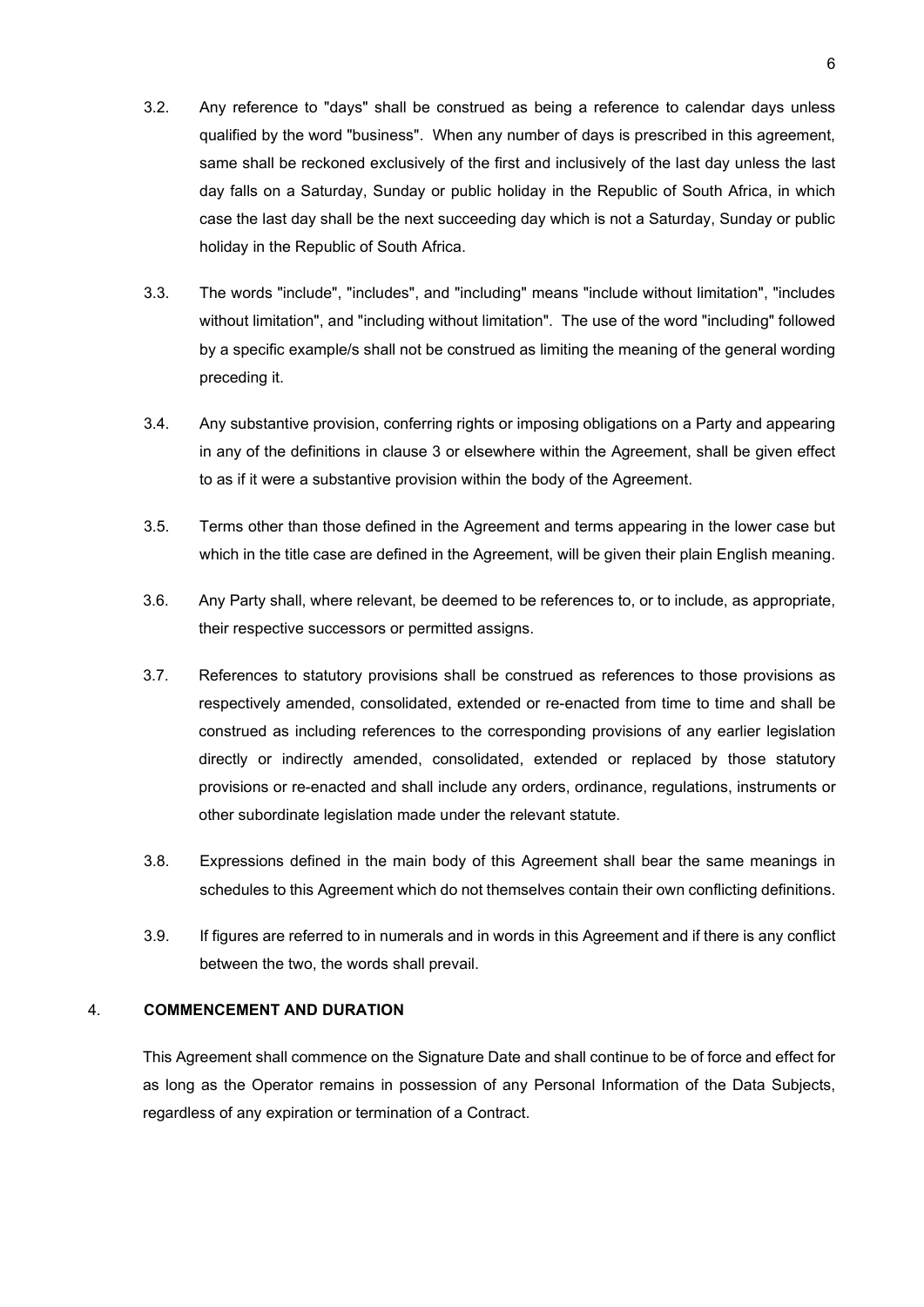## <span id="page-6-0"></span>5. **PROCESSING BY THE OPERATOR**

- 5.1. It is recorded that, pursuant to its obligations under this Agreement, the Operator will Process Personal Information of Data Subjects in connection with and for the purposes of the provision of the Services and will act as the Operator for purposes of POPIA.
- 5.2. The Operator acknowledges and agrees that the Responsible Party retains all right, title and interest in and to the Personal Information and that the Personal Information shall constitute the Responsible Party's Confidential Information.
- 5.3. Unless required by law, the Operator shall Process the Personal Information only:
	- 5.3.1. in compliance with this Agreement; and
	- 5.3.2. for the purposes connected with the provision of the Services or as specifically otherwise instructed or authorised by the Responsible Party in writing.
- 5.4. If the Operator is ever unsure as to the parameters or lawfulness of the instructions issued by the Responsible Party, the Operator will, as soon as reasonably practicable, revert to the Responsible Party for the purpose of seeking clarification or further instructions.
- 5.5. The Operator shall co-operate and assist the Responsible Party with consultations with, or notifications to, the relevant regulatory authorities and/or Data Subjects in relation to the Personal Information.
- 5.6. The Operator shall treat the Personal Information that comes to its knowledge or into its possession as confidential and shall not disclose it without the prior written consent of the Responsible Party, unless required to do so by law.
- 5.7. Without limiting the Operator's obligations under this Agreement, the Operator shall comply with the Responsible Party's data privacy and protection policies, applicable industry or professional rules and regulations, in relation to the safeguarding of Personal Information, which may apply to it and take steps to keep abreast and ensure that it and its Staff comply fully with all applicable laws and regulations that are applicable to the Agreement.

## <span id="page-6-1"></span>6. **SECURITY**

- 6.1. The Operator undertakes to Process Personal Information in accordance with the Responsible Party's information security and quality measures as set out in [Schedule 1](#page-15-0) or agreed to by the Parties.
- 6.2. The Operator shall secure the integrity and confidentiality of Personal Information provided by the Responsible Party by taking appropriate, reasonable technical and organisational measures to prevent: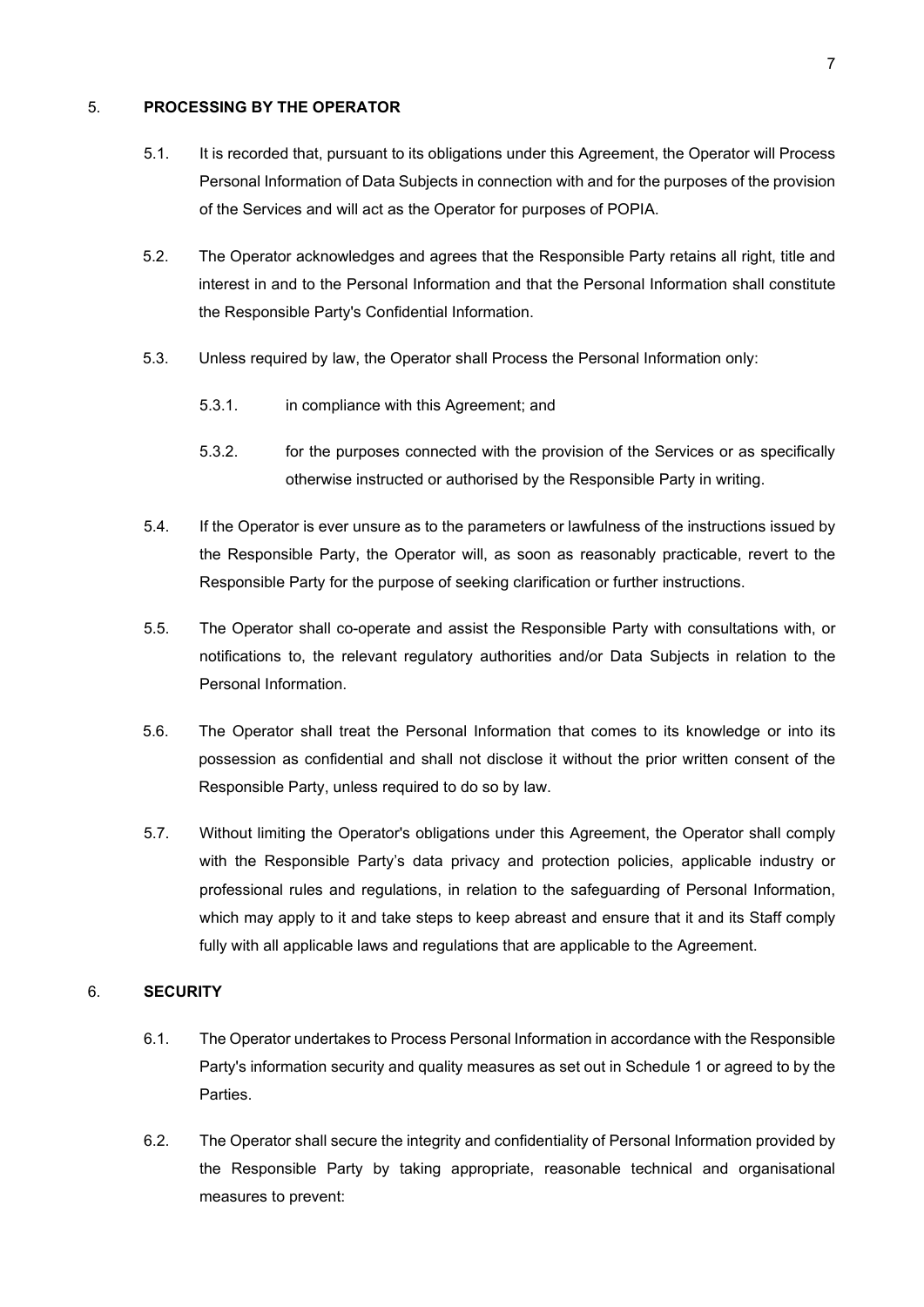- 6.2.1. loss of, damage to or unauthorised destruction of personal information;
- 6.2.2. unlawful access to or processing of personal information; and
- 6.2.3. must take reasonable measures to:
	- 6.2.3.1. identify all reasonably foreseeable internal and external risks to Personal Information in its possession or under its control;
	- 6.2.3.2. establish and maintain appropriate safeguards against the risks identified;
	- 6.2.3.3. regularly verify that the safeguards are effectively implemented; and
	- 6.2.3.4. ensure that the safeguards are continually updated in response to new risks or deficiencies in previously implemented safeguards.
- 6.3. Within 5 (five) Business Days of a request from the Responsible Party, the Operator shall provide to the Responsible Party a written explanation and full details of the technical and organisational measures taken by or on behalf of the Operator to demonstrate and ensure compliance with this clause [6.](#page-6-1)

### <span id="page-7-1"></span><span id="page-7-0"></span>7. **SECURITY COMPROMISE**

- 7.1. The Operator shall notify the Responsible Party in writing immediately and in any event, no later than 24 (twenty four) hours if there has been a Security Compromise.
- 7.2. The Operator shall as soon as is reasonably possible investigate the Security Compromise and furnish the Responsible Party with:
	- 7.2.1. a preliminary report within 24 (twenty four) hours from its initial notification to the Responsible Party in terms of clause [7.1](#page-7-1) above setting out the details of the Data Subjects affected by the Security Compromise and the nature and extent of the Security Compromise, including details of the identity of the unauthorised person who may have accessed or acquired the Personal Information; and
	- 7.2.2. daily reports on progress made at resolving the compromise.
- 7.3. The Operator shall take reasonable steps to mitigate the effects and to minimise any damage resulting from the a Security Compromise and assist the Responsible Party in remediating or mitigating any potential damage from the breach to the extent that such remediation or mitigation is within the Operator's control as well as reasonable steps to prevent a recurrence of such a Security Compromise, including interviewing and the possible removal of staff from the performance of Services for the Responsible Party.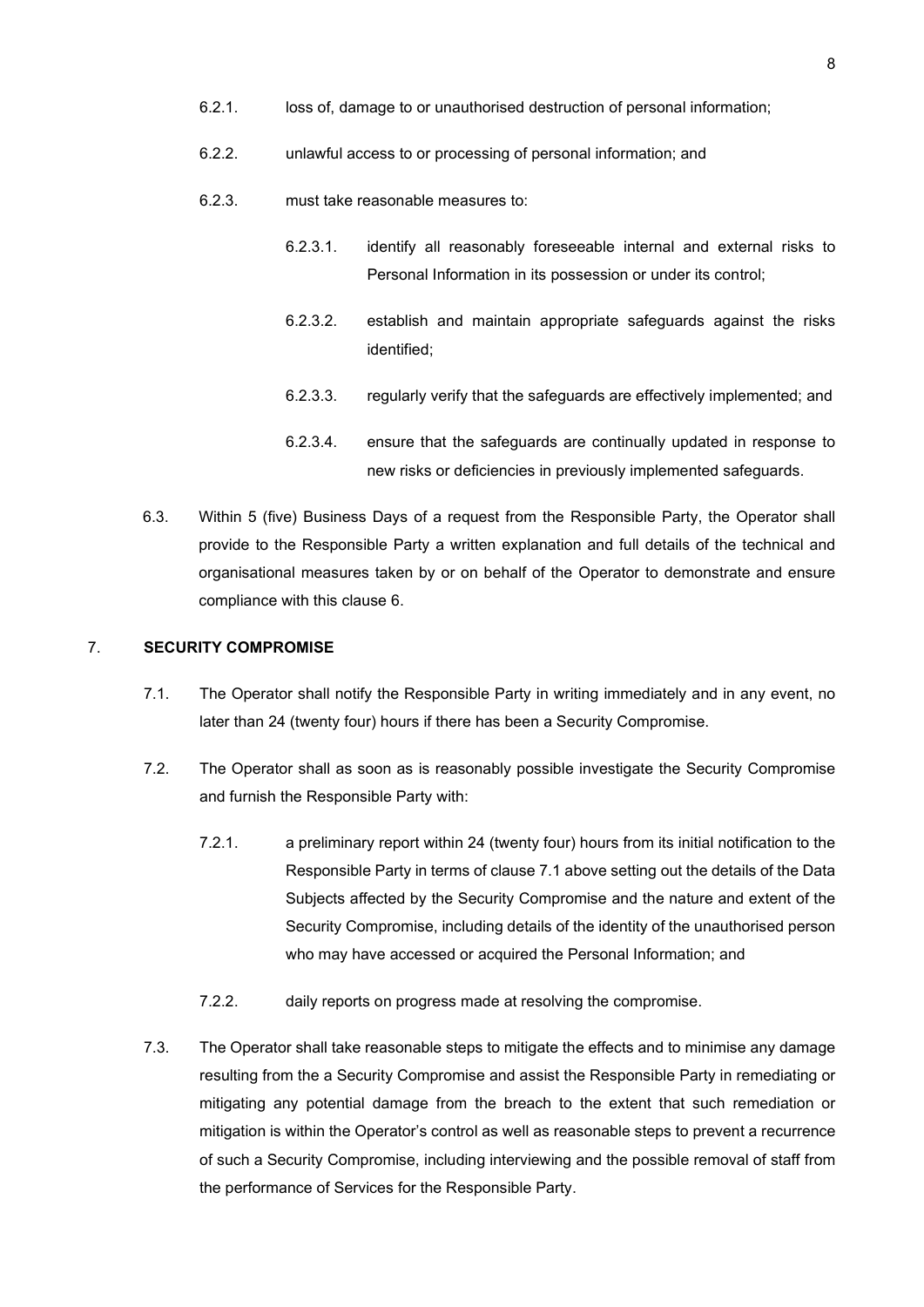#### <span id="page-8-0"></span>8. **OPERATOR STAFF**

The Operator shall:

- 8.1. limit the Processing of and access to the Personal Information to those Staff who need to know the Personal Information to enable the Operator to render the Services;
- 8.2. ensure that its Staff will not Process Personal Information: (i) except in accordance with the provisions of this Agreement; and (ii) procure that its Staff are contractually obligated to maintain the security and confidentiality of any Personal Information and this obligation continues even after their engagement ends; and
- 8.3. take all reasonable steps to ensure the Staff Processing Personal Information receive adequate training on compliance with this Agreement and POPIA applicable to the Processing.

## <span id="page-8-1"></span>9. **ACCESS REQUESTS**

- 9.1. The Operator shall provide the Responsible Party with full cooperation and assistance in relation to any requests for access to, correction of or complaints made by the Data Subjects relating to their Personal Information.
- 9.2. The Operator shall notify the Responsible Party in writing:
	- 9.2.1. within 3 (three) Business Days of receipt thereof, of any request for access to or correction of the Personal Information or complaints received by the Operator relating to the Responsible Party's obligations in terms of POPIA and provide the Responsible Party with full details of such request or complaint; and
	- 9.2.2. promptly of any legally binding request for disclosure of Personal Information or any other notice or communication that relates to the Processing of the Personal Information from any supervisory or governmental body.

### <span id="page-8-2"></span>10. **AUDIT RIGHTS**

- 10.1. The Responsible Party or its agent shall have the right to audit the Operator at any time, with reasonable notice, if there is a reasonable suspicion that the Operator is not complying with the provisions of this Agreement or where there is a suspicion that the confidentiality, integrity and accessibility of Personal Information is likely to be compromised. Such audit rights shall include the right of access to systems, procedures and software, and inspection of the physical security of the Operator's premises.
- 10.2. The Operator shall offer reasonable assistance and co-operation to the Responsible Party and/or its auditors or inspectors in the carrying out of such auditing exercise.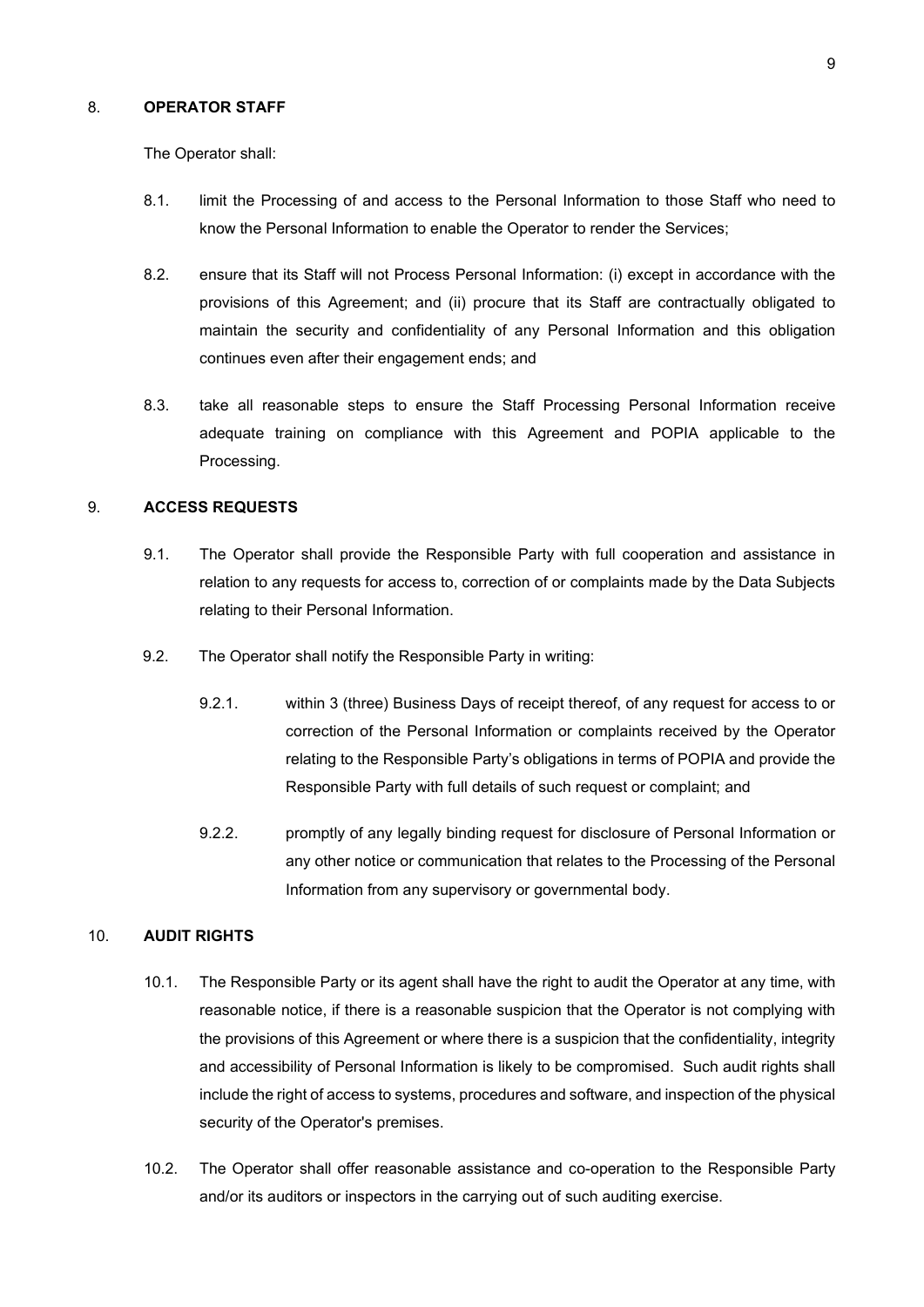- 10.3. To the extent that the Operator engages an independent auditor in relation to the provisions of applicable data privacy and protection legislation to carry out an audit of its operations, the Operator agrees to provide the Responsible Party with copies of the audit reports of all such audit exercises.
- 10.4. Nothing in this clause [10](#page-8-2) should be read as providing the Responsible Party with unlimited access to audit the Operator without just cause.

## <span id="page-9-0"></span>11. **SEPARATION OF PERSONAL INFORMATION**

The Operator shall Process the Personal Information in relation to the Services separately from Personal Information, data and property relating to the Operator or any third party, and may not be combined or merged with information of another party unless otherwise agreed to in writing by the Responsible Party.

## <span id="page-9-1"></span>12. **RETURN AND RETENTION OF PERSONAL INFORMATION**

- 12.1. The Responsible Party may, at any time on written request to the Operator, require that the Operator immediately return to it any Personal Information and may, in addition, require that the Operator furnish a written statement to the effect that upon such return, it has not retained in its possession or under its control, whether directly or indirectly, any such Personal Information or material.
- 12.2. Alternatively, the Operator shall, as and when required by the Responsible Party on written request, destroy all such Personal Information and material and furnish the Responsible Party with a certificate of destruction to the effect that the same has been destroyed, unless the law prohibits the Operator from doing so. In that case, the Operator agrees that it will maintain the confidentiality of the Personal Information and will not actively Process the Personal Information any further.
- 12.3. The Operator shall comply with any request in terms of this clause [12](#page-9-1) within 7 (seven) days of receipt of such request.

## <span id="page-9-2"></span>13. **SUBCONTRACTING**

- 13.1. The Operator may not subcontract the performance of any of its obligations under this Agreement without the Responsible Party's prior written consent having been obtained. All references to the Operator's Staff shall be deemed to include the employees of any subcontractor of the Operator.
- 13.2. In the event that the Responsible Party agrees to the Operator subcontracting certain or all of the Operator's obligations, the Operator must only do so by way of a written contract with the subcontractor which contract must impose the same obligations on the subcontractor as are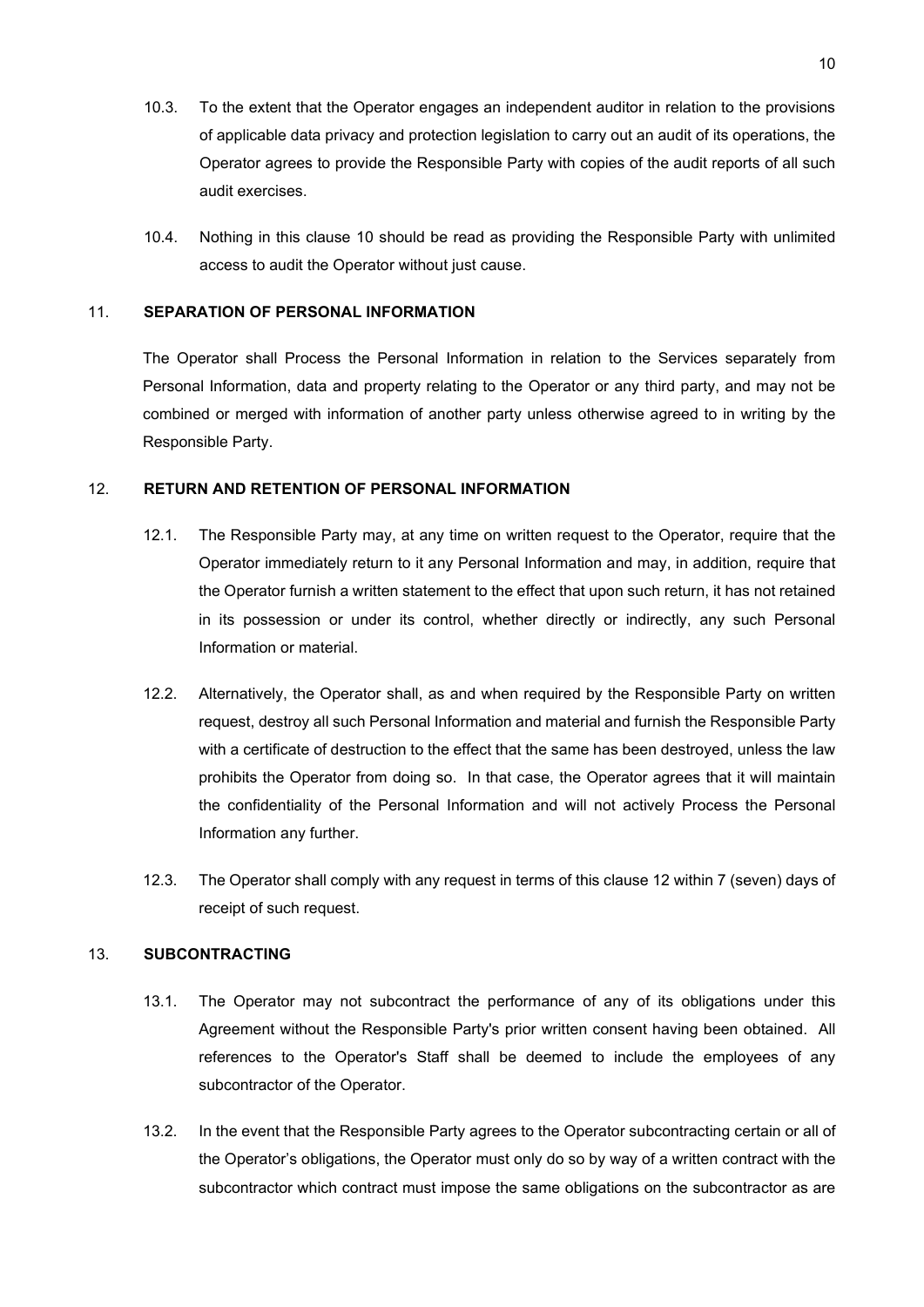imposed on the Operator in terms of this Agreement insofar as the Processing of Personal Information by the subcontractor is concerned.

## <span id="page-10-0"></span>14. **CROSS-BORDER DATA TRANSFER**

- 14.1. It is hereby recorded and agreed that in order for the Operator to be able to fulfil its obligations in terms of the Contract, it may be necessary for the Operator to transfer Personal Information to a third party outside of South Africa.
- 14.2. In the event of such cross-border transfer, the Operator hereby warrants and undertakes in favour of the Responsible Party that:
	- 14.2.1. it shall procure the third party's compliance with all the obligations of this Agreement insofar as the Processing of Personal Information by the third party is concerned;
	- 14.2.2. the Operator shall at all times be responsible to the Responsible Party for fulfilment of all the Operator's obligations under the Contract and remain the Responsible Party's sole point of contact regarding the Services, including with respect to payment;
	- 14.2.3. the third party is prevented from further transferring Personal Information to other third parties;
	- 14.2.4. it shall ensure that the third party has implemented the appropriate technical and organisational security measures in the relevant jurisdiction in which the Personal Information is being transferred, as contained in [Schedule 1;](#page-15-0) and
	- 14.2.5. it has implemented and taken technical and organisational security measures to safeguard the security of the Personal information in-transit.
- 14.3. The Operator hereby agrees that the Responsible Party shall solely hold it responsible for the fulfilment of all obligations under this Agreement and it hereby indemnifies and holds the Responsible Party harmless from any and all losses arising from any claim or action brought against the Responsible Party by any party, including by any regulator, arising from or due to the Operator's or the offshore third party's breach of the obligations contained in this Agreement in relation to the lawful Processing of Personal Information in South Africa or anywhere else in the world.

## <span id="page-10-1"></span>15. **CONFIDENTIALITY**

15.1. The Operator agrees and undertakes: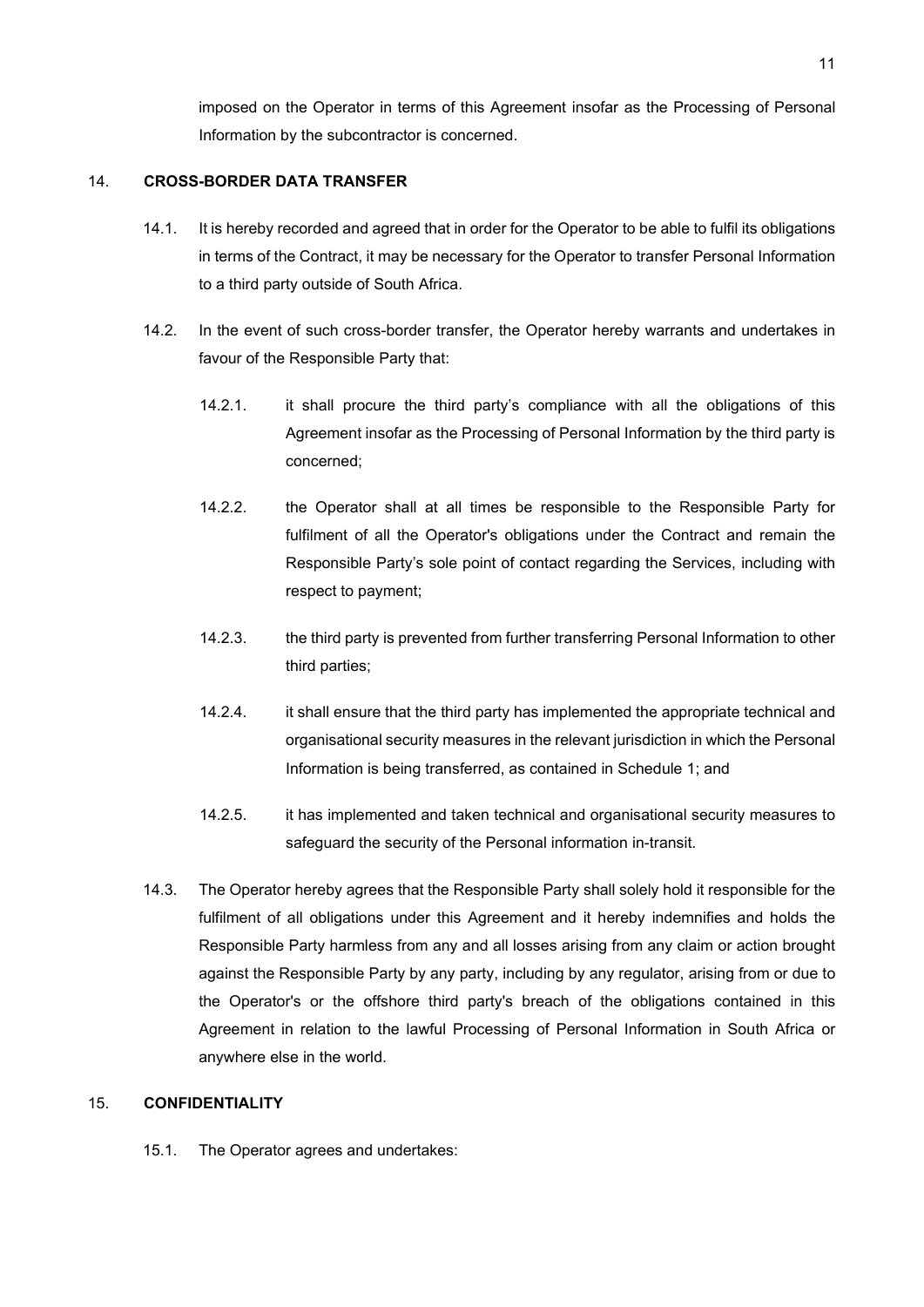- 15.1.1. except as permitted by this Agreement, not to disclose or publish any Confidential Information in any manner for any reason or purpose whatsoever without the prior written consent of the Responsible Party and provided that in the event of the Confidential Information being proprietary to a third party, it shall also be incumbent on the Operator to obtain the consent of such third party;
- 15.1.2. except as permitted by this Agreement, not to utilise, employ, exploit or in any other manner whatsoever use the Confidential Information for any purpose whatsoever without the prior written consent of the Responsible Party and provided that in the event of the Confidential Information being proprietary to a third party, it shall also be incumbent on the Operator to obtain the consent of such third party;
- 15.1.3. to restrict the dissemination of the Confidential Information to only those of its Staff who are actively involved in activities for which use of Confidential Information is authorised and then only on a "need to know" basis and the Operator shall initiate, maintain and monitor internal security procedures reasonably acceptable to the Responsible Party to prevent unauthorised disclosure by its Staff; and
- 15.1.4. to take all practical steps, both before and after disclosure, to impress upon its Staff who are given access to Confidential Information the secret and confidential nature thereof.
- 15.2. The obligations of the Operator with respect to each item of Confidential Information shall endure for an indefinite period from receipt of that item of Confidential Information. The obligations referred to in this clause [15](#page-10-1) shall endure notwithstanding any termination of this Agreement, any other agreement entered into between the Parties or any discussions between the Parties.
- 15.3. The Operator hereby indemnifies and holds the Responsible harmless from any and all losses arising from, or in connection with, any claim or action arising from the Operator's breach of any obligation with respect to Confidential Information.

## <span id="page-11-0"></span>16. **RESPONSIBLE PARTY AFFILIATES**

Unless otherwise agreed to the contrary, the Parties hereby agree that any Affiliate of the Responsible Party shall be entitled to rely on all the provisions of this Agreement, which provisions are binding between the Affiliate of the Responsible Party and the Operator, in respect of any contract that might be entered into between the Operator and the Affiliate of the Responsible Party in terms of which the Operator will be Processing Personal Information on behalf of the Affiliate of the Responsible Party. For the avoidance of doubt, this Agreement is applicable and binding in respect of all contracts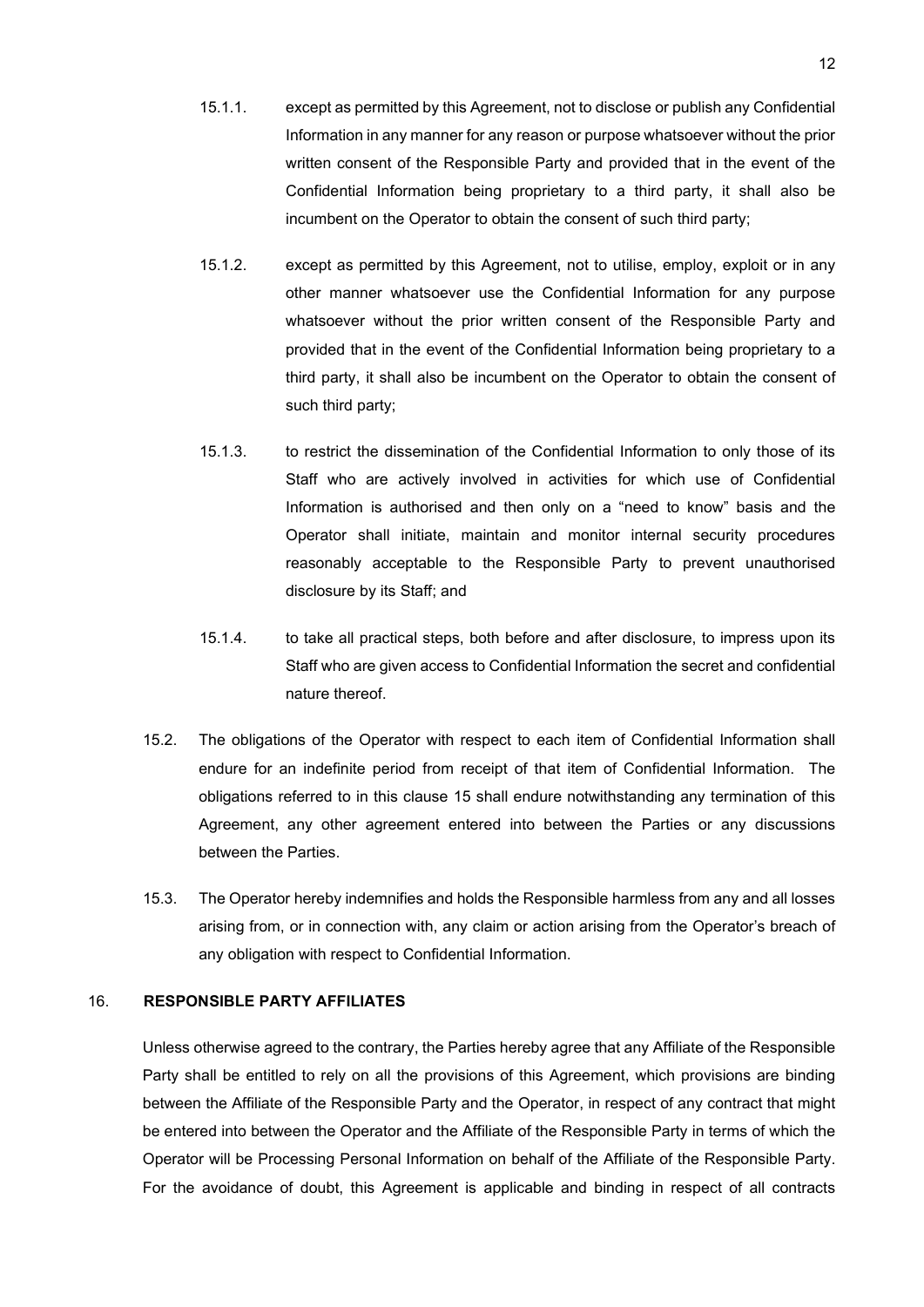concluded between the Operator and the Responsible Party or the Affiliate of the Responsible Party where the Operator Processes Personal Information on behalf of the Responsible Party or the Affiliate of the Responsible Party.

#### <span id="page-12-0"></span>17. **INDEMNITY**

- 17.1. The Operator hereby indemnifies the Responsible Party in respect of all losses, claims, damages, costs, expenses, fines and penalties arising from and in connection with the Operator's (including its Staff) actions and/or omissions relating to this Agreement.
- 17.2. Any financial caps or limitation of liability set out in the Contract shall not apply to this indemnity.

## <span id="page-12-1"></span>18. **BREACH AND TERMINATION**

- 18.1. In the event of either of the Parties committing a breach of any of the conditions of this Agreement and failing to remedy such breach within 7 (seven) Business Days of receipt of a notice from the other Party requesting it to remedy such breach, then the other Party shall be entitled to cancel this entire Agreement forthwith and claim such losses as it may have suffered. In the event of termination of this Agreement, the Party terminating this Agreement shall have a right to also exercise its rights of termination under the Contract.
- 18.2. Notwithstanding anything to the contrary contained in this Agreement, the Parties shall be entitled to terminate this Agreement by mutual agreement in writing.
- 18.3. The provisions of this clause [18](#page-12-1) shall not affect or prejudice any other rights/remedies which the Parties may have in law or in any other Contract between the Parties.

#### <span id="page-12-2"></span>19. **CONSEQUENCES OF TERMINATION**

- 19.1. The termination of this Agreement shall not affect the rights of either of the Parties that accrued before termination of this Agreement or which specifically survives the termination of the Agreement.
- 19.2. Upon termination of this Agreement or upon request by the Responsible Party, the Operator shall return or destroy any material containing, pertaining or relating to the Personal Information disclosed pursuant to this Agreement to the Responsible Party in terms of clause [12](#page-9-1) unless the law prohibits the Operator from doing so. In that case, the Operator agrees that it will maintain the confidentiality of the Personal Information and will not, under any circumstance, Process the Personal Information any further.

### <span id="page-12-3"></span>20. **WAIVER**

20.1. Failure or delay by either Party in exercising any right will not constitute a waiver of that right.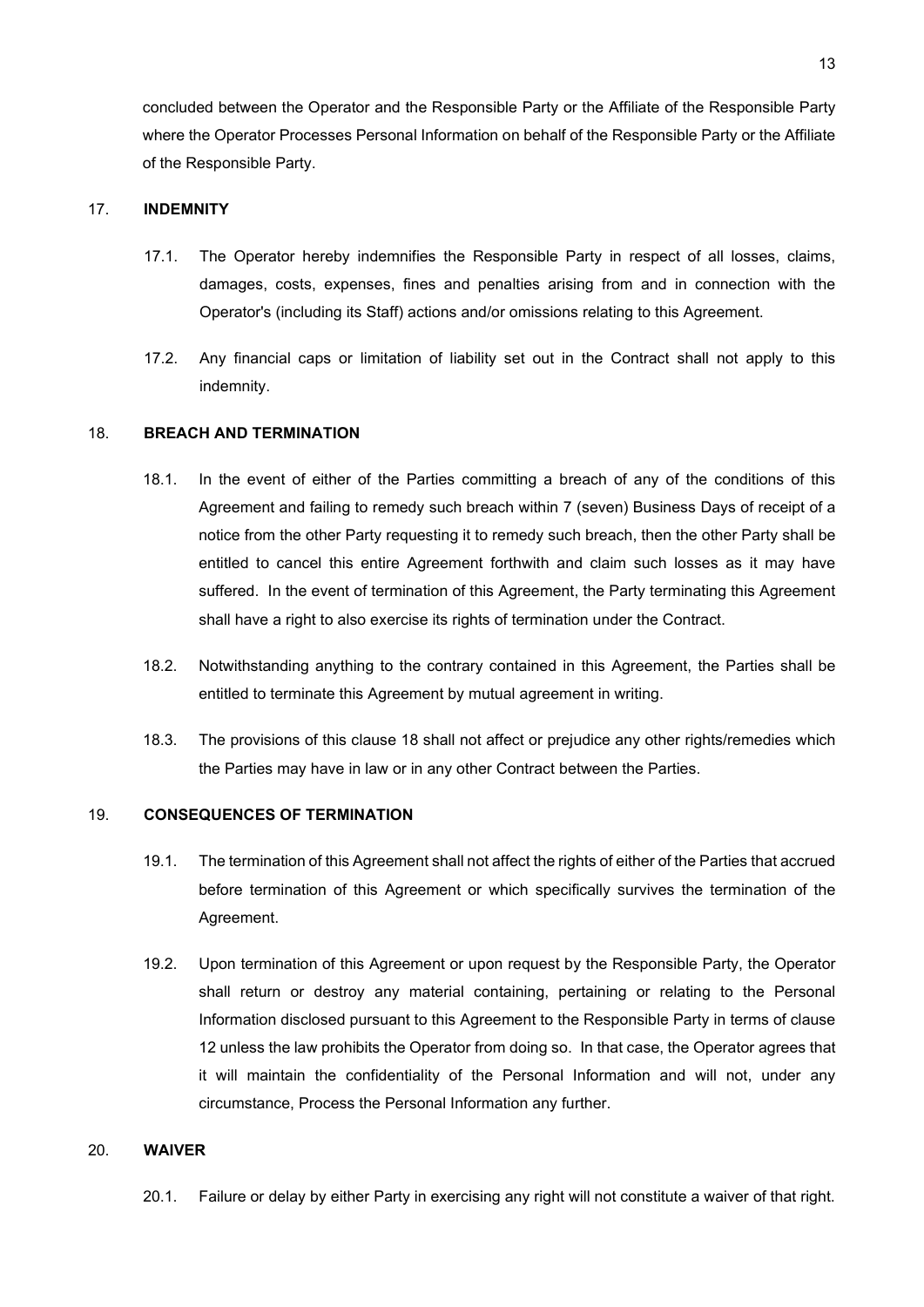20.2. No waiver of any of right under this Agreement will be binding unless it is in writing and signed by the Party waiving the right.

## <span id="page-13-0"></span>21. **SEVERABILITY**

If any part of this Agreement is found to be invalid or unenforceable, it shall be severed from the remainder of this Agreement, which shall remain valid and enforceable.

### <span id="page-13-1"></span>22. **CESSION AND DELEGATION**

The Operator may not cede its rights or delegate its obligations in terms of this Agreement, without the prior written consent of the Responsible Party, which consent shall not be unreasonably withheld.

## <span id="page-13-2"></span>23. **GOVERNING LAW AND JURISDICTION**

- 23.1. This Agreement and any dispute or claim arising out of or in connection with it or its subject matter or formation (including non-contractual disputes or claims) shall be governed by and construed exclusively in accordance with South African law.
- 23.2. The Operator consents and submits to the jurisdiction of the High Court of South Africa, Gauteng Local Division, Johannesburg in any dispute arising from or in connection with this Agreement. Without prejudice to any other rights or remedies which the Responsible Party may have, the Operator acknowledges that nothing herein shall preclude the Responsible Party from seeking urgent relief or specific performance from a court of competent jurisdiction.

## <span id="page-13-3"></span>24. **NOTICES AND** *DOMICILIUM*

- 24.1. The Parties choose the addresses set out in the Contract as their respective *domicilia citandi et executandi* for purposes of giving any legal notice and serving any legal process.
- 24.2. Any notice addressed to a Party at its physical or postal address shall be sent by prepaid registered post or delivered by hand.
- 24.3. Any notice shall be deemed to have been given and received:
	- 24.3.1. if posted by prepaid registered post, 7 (seven) days after the date of posting thereof;
	- 24.3.2. if hand delivered, on the day of delivery; and
	- 24.3.3. if sent by email on the first Business Day after the date of transmission.
- 24.4. Notwithstanding anything to the contrary contained in this clause [24](#page-13-3) a written notice or communication actually received by a Party shall constitute adequate written notice or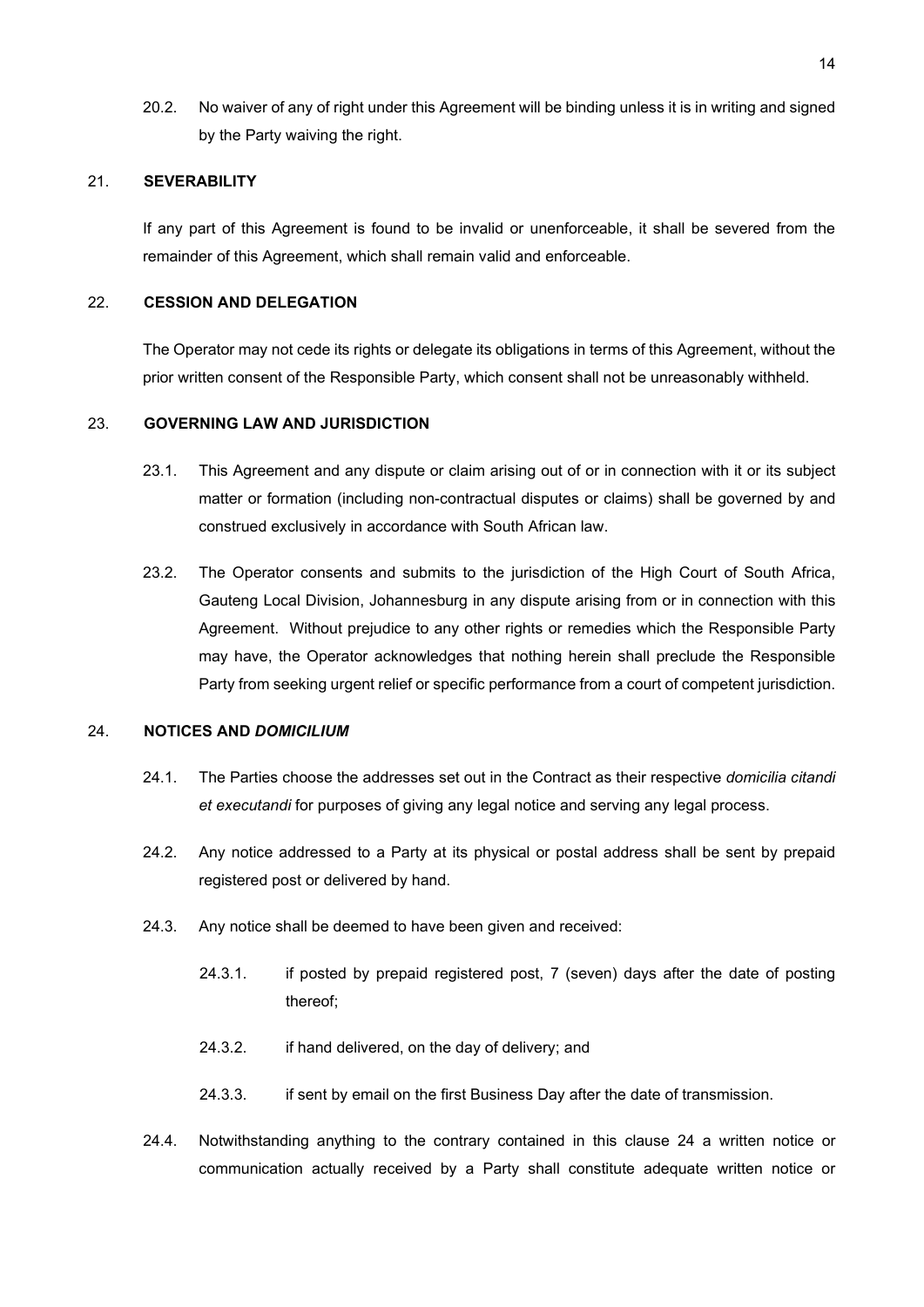communication to it notwithstanding that it was not sent or delivered to its chosen *domicilium citandi et executandi* or in the manner provided in this clause [24.](#page-13-3)

## <span id="page-14-0"></span>25. **WHOLE AGREEMENT**

This Agreement constitutes the whole of the agreement between the Parties hereto relating to the subject matter hereof and the Parties shall not be bound by any terms, conditions or representations whether written, oral or by conduct and whether express or tacit not recorded herein.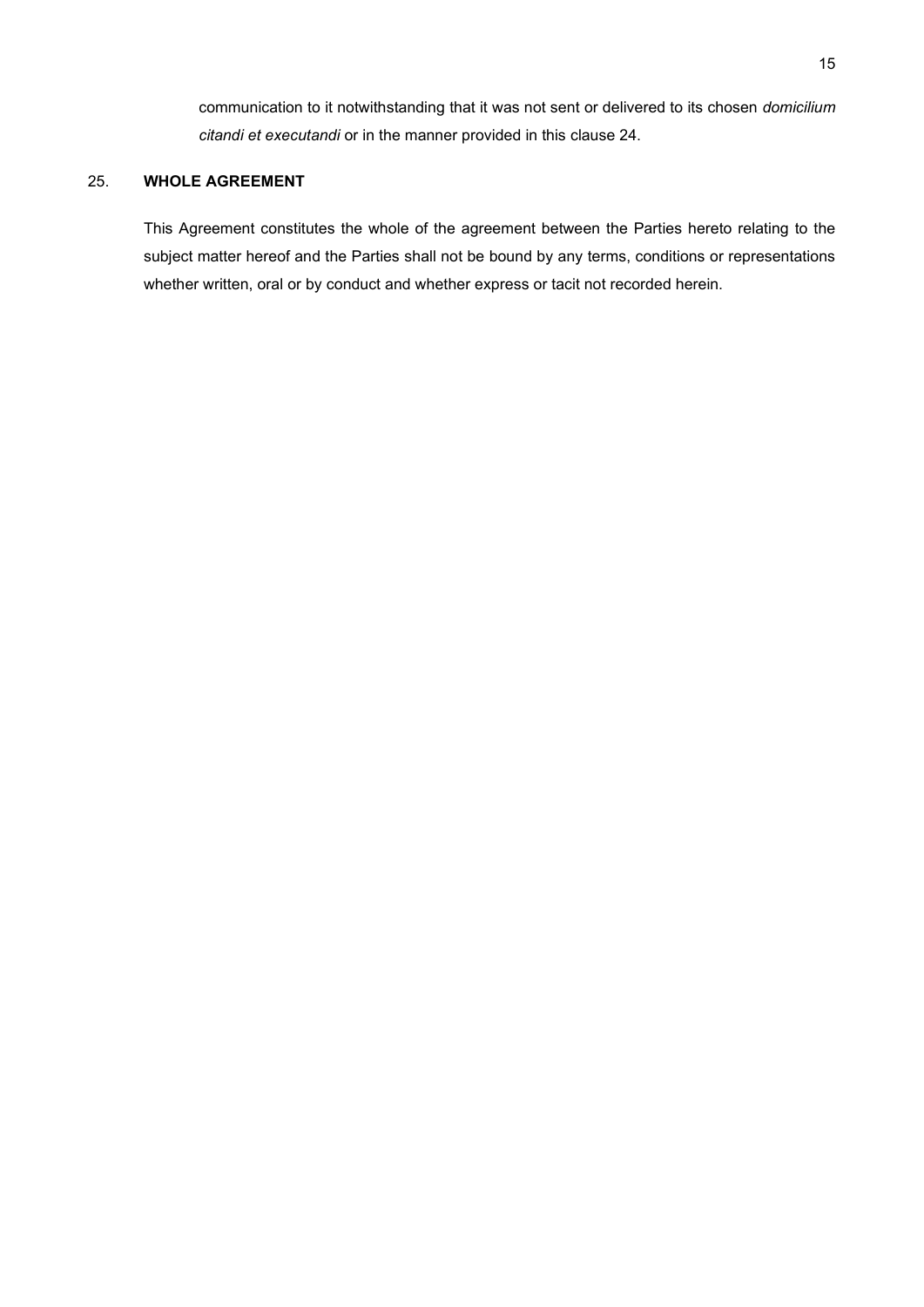## **Schedule 1 INFORMATION SECURITY AND QUALITY MEASURES**

<span id="page-15-0"></span>The Information Security and Quality measures listed in this document are applicable depending on the nature, context and scope of the provided Services (hereinafter, the "**Information Security and Quality Measures**"). By default, the Operator shall ensure compliance with all the Information Security and Quality measures listed in this document.

In the event where the Operator judges that an Information Security and Quality Measure is not applicable to the nature, context and scope of the provided Services, the Operator shall have to justify such non-applicability with written evidence.

## 1. **DEFINITIONS**

- 1.1. Audit Trail: A chronological recording of events, such as creation, modification, deletion of and access to (GxP or non-GxP) record or e-record, that allows reconstruction of the course of events and indicates who created, accessed, changed or deleted data and why.
- 1.2. Data Integrity: degree to which a collection of data is managed through effective organizational, operational, and technical mechanisms to ensure data reliability.
- 1.3. Equipment: all equipment, terminals, infrastructures, related hardware and software, including, as applicable, systems (i.e. any and all IT networks or resources that process, store, support, transmit or contain Responsible Party Data, applications, databases, central processing units, personal computers and other processors, controllers, storage devices, printers, phones, other peripherals and input as well as output devices, and other tangible mechanical and electronic equipment intended for the processing, input, output, storage, manipulation and retrieval of information and Responsible Party Data;
- 1.4. GxP and Other Health-related Regulations: Regulations such as Good Clinical Practices, Good Laboratory Practices, Good Pharmacovigilance Practices, Good Manufacturing Practices and Good Distribution Practices, as well as any other regulation applicable to the Responsible Party and related to public health;
- 1.5. GxP Computerized System: Computerized system used in support of a GxP or other healthrelated regulated activity.
- 1.6. Incident: any event that does not correspond to a normal process and that could lead to interruption or quality reduction of the Services provided to Responsible Party.
- 1.7. IT Change: any actual or proposed change to the nature, level and extent/scope of an IT System;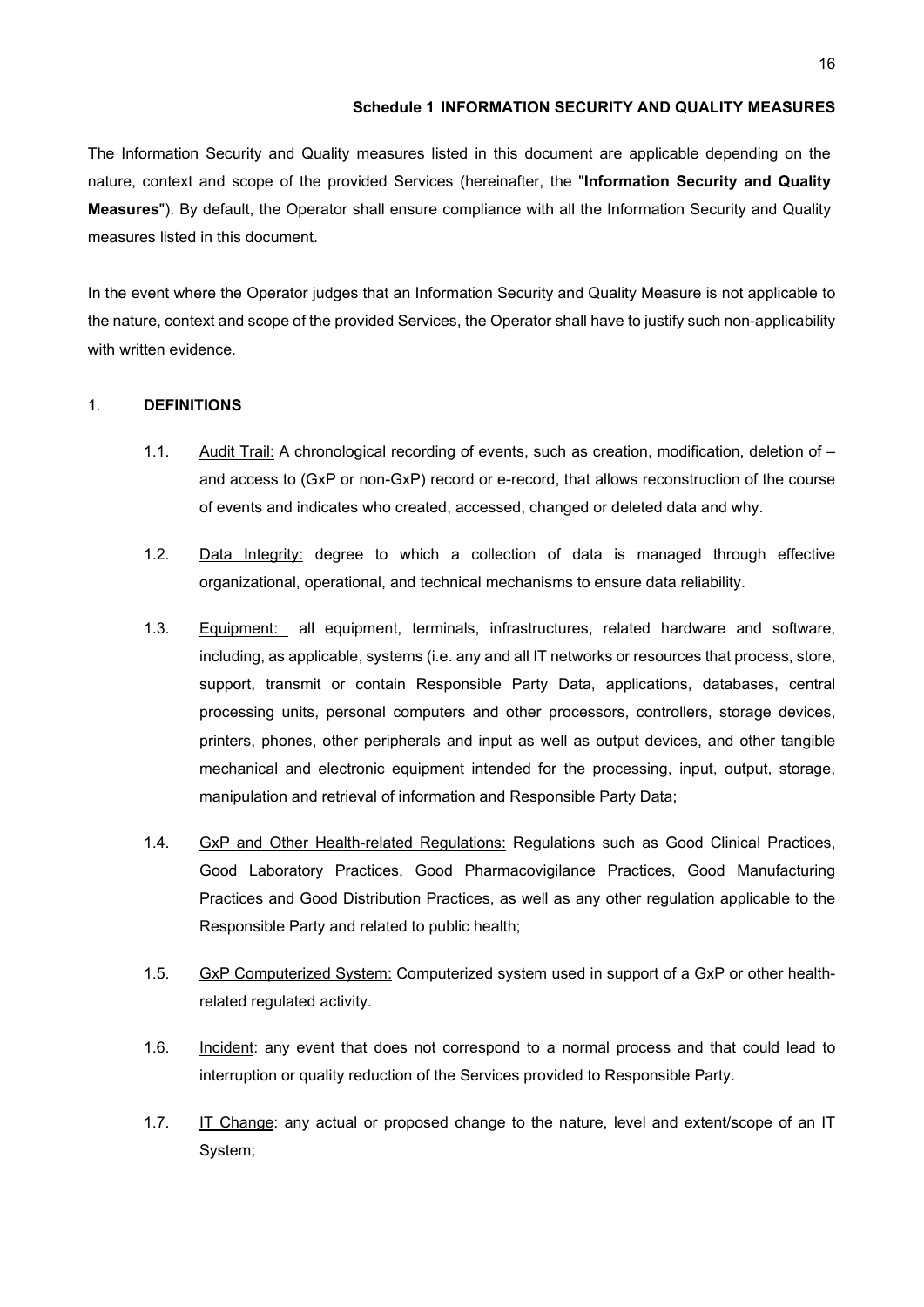- 1.8. Responsible Party Data: means, without any limitation, any data (including Personal Data) and associated Audit Trail, records, documents or information of Responsible Party accessed or managed by Operator under the Agreement.
- 1.9. Security Incident: includes, as further defined in this document, any virus and, without limitation, an actual, suspected, attempted or threatened unauthorized: (i) exposure, access, use, deletion, revision, encryption, reproduction, destruction, loss, theft, alteration, disclosure, copying, modification or transmission regarding any component of Responsible Party Data including users confidential information, which is or should be under control of Operator or for which Operator is responsible, or, as the case may be, (ii) access (physical or otherwise), theft or damage regarding any of the Responsible Party's Equipment controlled by or for Operator or on which Responsible Party Data is processed or stored.
- 1.10. SOX: Sarbanes-Oxley Act of 2002 also known as the "Public Company Accounting Reform and Investor Protection Act" (in the Senate) and "Corporate and Auditing Accountability, Responsibility, and Transparency Act" (in the House) and more commonly called Sarbanes– Oxley, Sarbox or SOX, is a United States federal law that set new or expanded requirements for all U.S. public company boards, management and public accounting firms.

## 2. **INFORMATION SECURITY RESPONSIBILITIES AND OBLIGATIONS**

- 2.1. Information security individual
	- 2.1.1. Operator shall designate an information security responsible individual. The information security responsible individual is considered as the single point of contact for information security topics and shall be in charge of all the security measures listed in this document.
	- 2.1.2. The information security manager in coordination with Operator shall designate a backup assistant in case of absence.
- 2.2. Information security program
	- 2.2.1. Operator shall maintain, monitor, and as necessary improve and update a comprehensive, written "**Information Security Program**" applicable to the cloud and/or Services as well as to the protection of the security and Data Integrity.
	- 2.2.2. Such Information Security Program shall be reasonably consistent with the industry standards and best practices, and shall contain documented policies and procedures, administrative, technical, and physical safeguards to protect and ensure the security, integrity and confidentiality of the cloud, the Services and Responsible Party Data.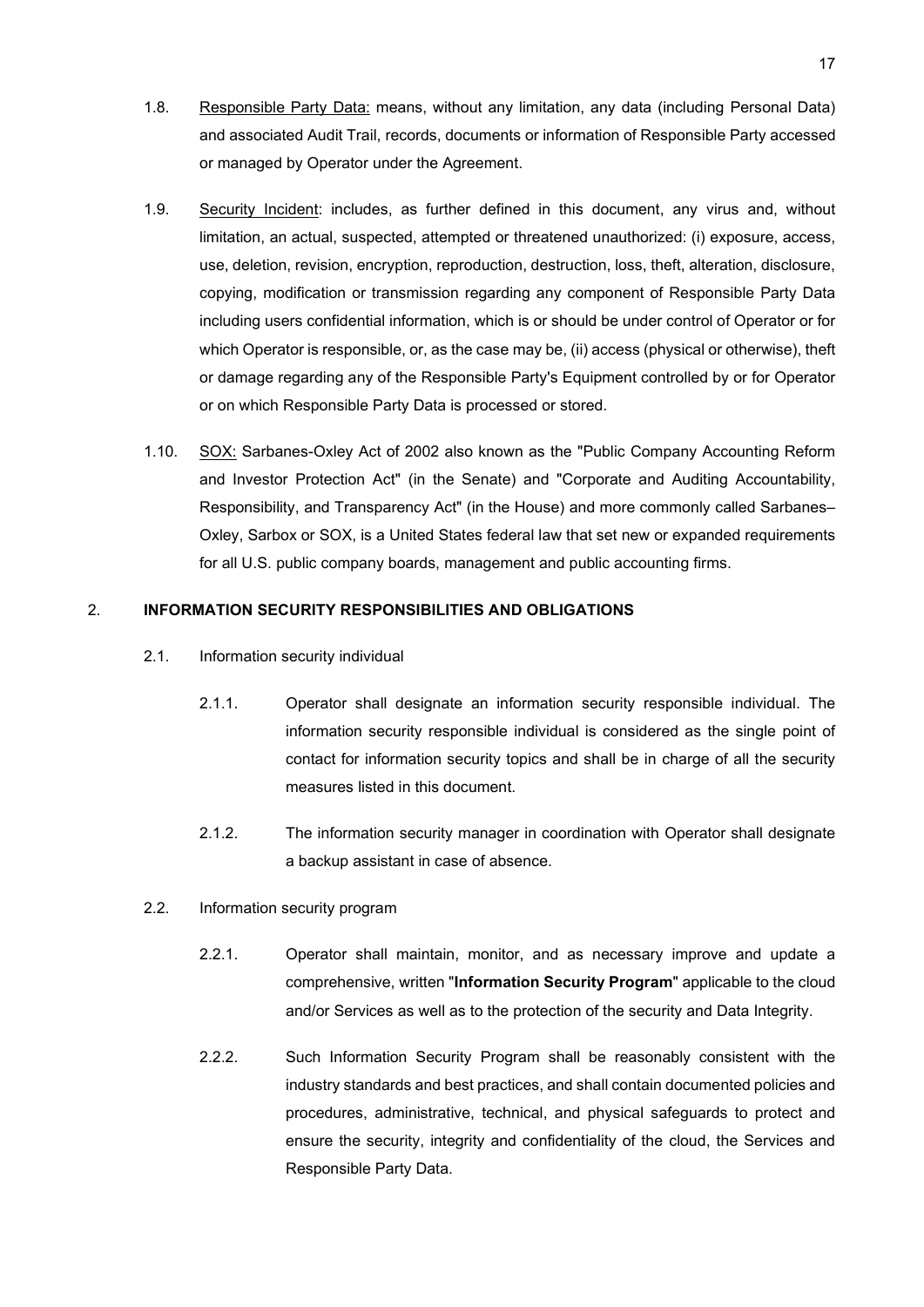#### 2.3. Security Assurance Plan

In the event where all or part of the Responsible Party's Equipment is outsourced and/or provided by Operator or its authorized subcontractors, Operator shall maintain, monitor, and as necessary improve and update a comprehensive, written "Security Assurance Plan". The Security Assurance Plan shall describe how Operator will implement, when applicable, each security measure listed in this document. The Security Assurance Plan shall be validated by Responsible Party's prior to the performance of the Services.

#### 2.4. Risk assessment program

Operator shall provide and implement a regular assessment of the internal and external risks to the security, confidentiality, integrity and availability of Responsible Party Data, including without limitation identification and evaluation of vulnerabilities to Operator's Equipment.

## 2.5. Acceptable use policy

Operator shall institute an acceptable use policy that its Staff shall be aware of before gaining any access Operator's Equipment.

#### 2.6. Security investigations

Operator shall fully cooperate with the Responsible Party in case of any security investigation regarding potential breaches of its information security obligations.

## 2.7. Security issues notification

Operator shall report to the Responsible any potential security issue regarding Operator's and/or Responsible Party's Equipment or any other event requiring notification under applicable law. Operator shall not exploit or disclose such security issues. The Responsible Party shall be notified within 24 hours of any potential security issue.

## 2.8. Security Incident management

Operator shall manage and proceed to the mitigation of Security Incidents regarding Operator's Equipment and/or Services provided to the Responsible Party by following an Incident management process and adequate response plan.

### 2.9. IT Change management

2.9.1. Operator shall follow a formal IT Change management process to control any IT Change which could potentially affect Responsible Party Data integrity, compliance, functionality or availability of Services provided to the Responsible Party.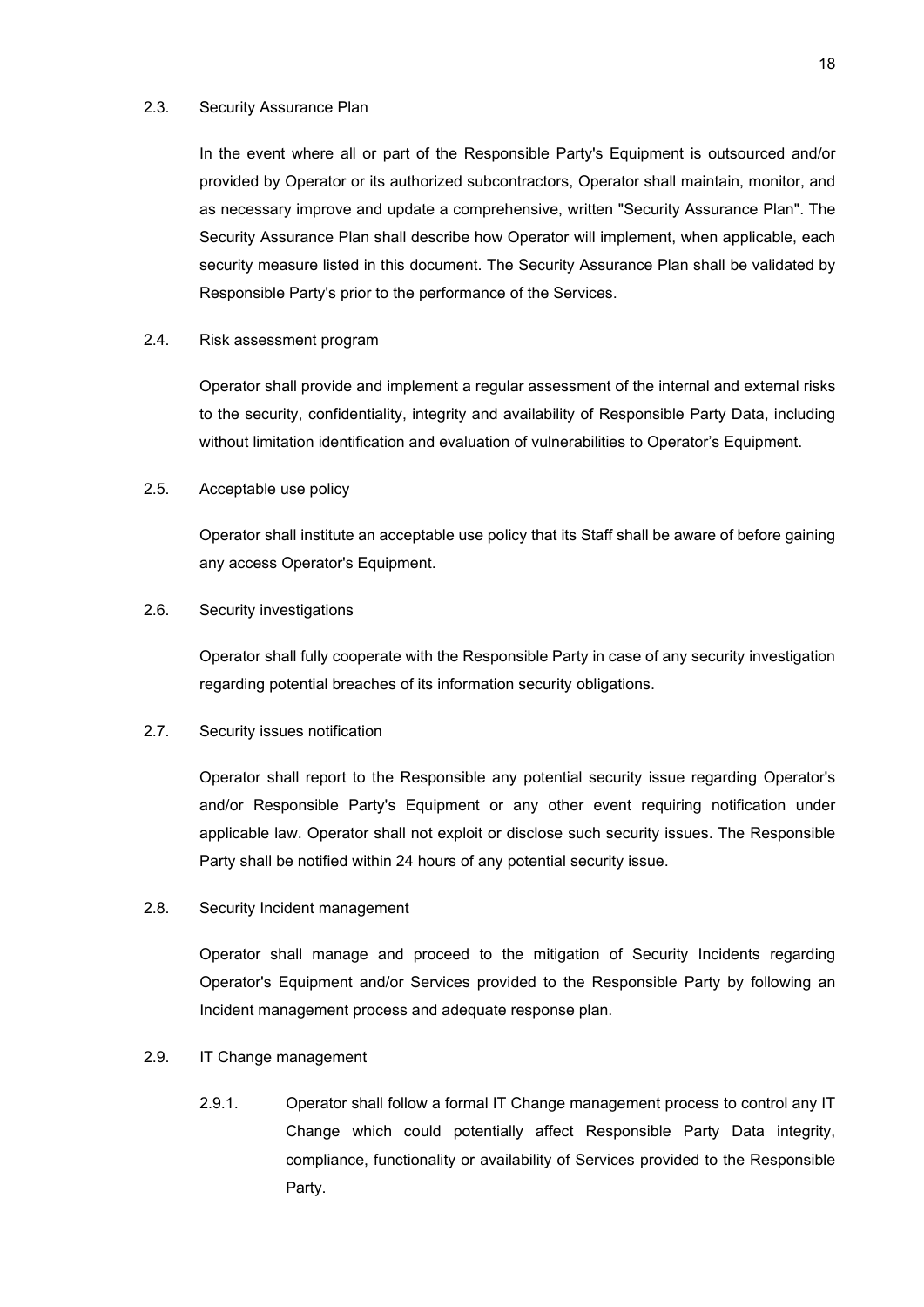- 2.9.2. Operator shall perform IT Changes to Responsible Party Data by using the normal functionality of the Services.
- 2.9.3. Operator shall provide a dedicated pre-production environment to the Responsible Party to ensure proper testing of IT Changes before release into production.
- 2.9.4. Operator agrees to provide a 30 days' notice to Responsible Party before any IT Changes that impact directly or indirectly the Services. Regular operations such as maintenance or Incident response are not considered as IT Changes and should follow their dedicated processes.
- 2.9.5. In case of failures or issues resulting from an IT Change, Operator shall be able to follow a rollback plan so that the Services which are used by or for Responsible Party or Responsible Party Data get back to theirs state before the IT Change.

## 3. **INFRASTRUCTURE SECURITY**

- 3.1. Network security
	- 3.1.1. Operator shall apply best practices in terms of network partitioning to include but not limited to:
	- 3.1.2. Each network shall be isolated from other networks by the use of firewalls; only permitted incoming and/or outgoing communication flows shall be authorized.
- 3.2. Network protocols protection

Operator shall ensure that all network protocols are secure, current and implemented with no known vulnerabilities.

- 3.3. Infrastructure hardening
	- 3.3.1. Operator shall ensure that its network key components, network flows and operating systems are hardened. This may include (but not limited to) the following:
		- 3.3.1.1. Network flows shall be filtered, unused or outdated network protocols shall be deactivated.
		- 3.3.1.2. Unused or outdated operating systems services or functions shall be deactivated.
		- 3.3.1.3. Unused or outdated network equipment's services, functions or physical ports shall be deactivated.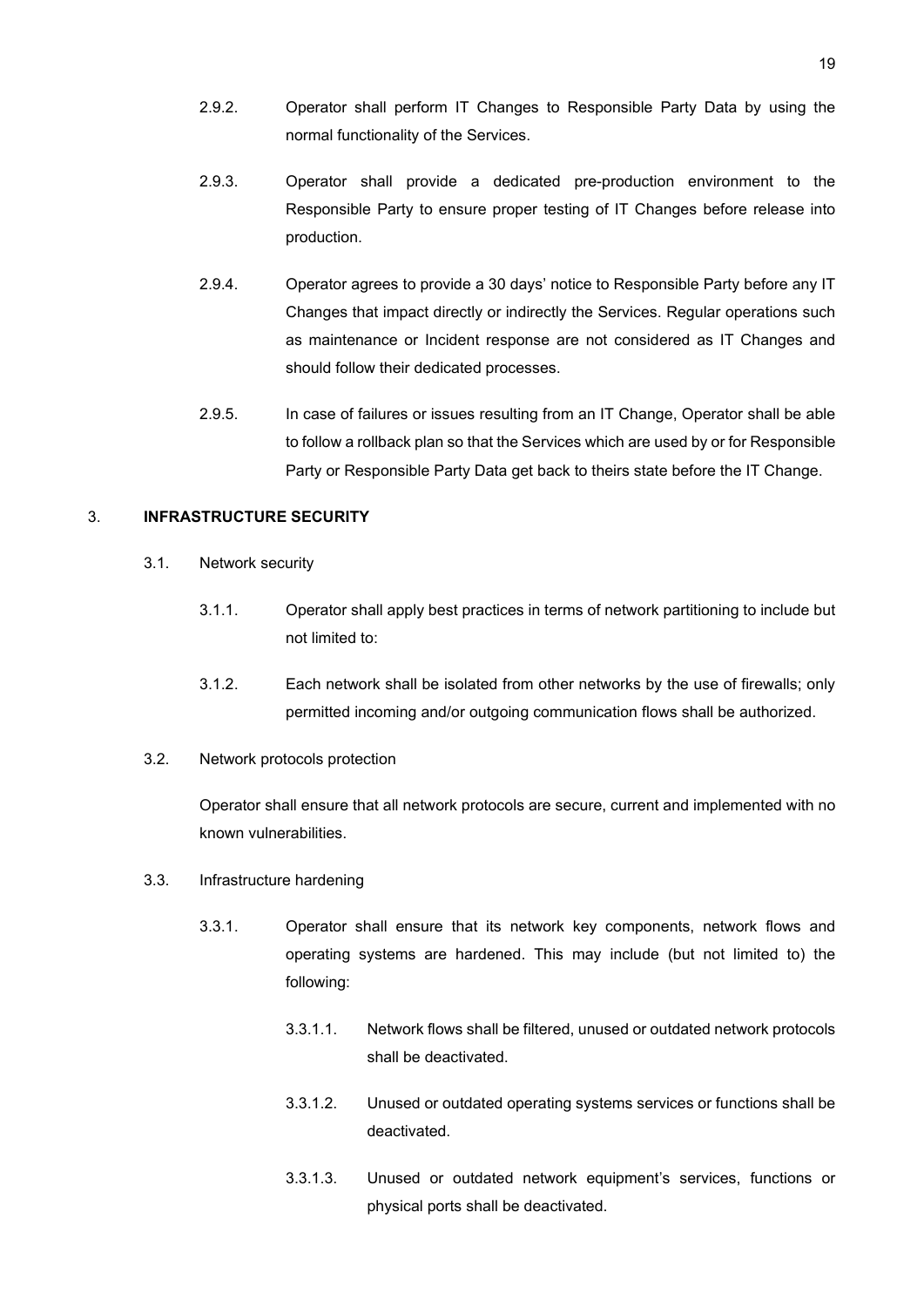- 3.3.1.4. Default administration and/or connection passwords shall be changed.
- 3.3.1.5. Software and/or add-on installations shall be strictly controlled.
- 3.3.1.6. Configuration changes shall be strictly controlled.

#### 3.4. Malware protection

Operator shall ensure that network key components and the Equipment are protected against all types of malware with adequate and updated anti-malware.

#### 3.5. Network documentation

Operator shall ensure that its network architecture is documented.

3.6. Administration platforms protection

Operator shall restrict all remote administration platforms and infrastructure to Operator IP sources addresses.

- 3.7. Wireless networks protection
	- 3.7.1. Operator shall ensure that its wireless networks are adequately protected. This may include (but not limited to) the following:
		- 3.7.1.1. Wireless access shall be protected with a secure authentication protocol and with adequate key length.
		- 3.7.1.2. Wireless access points emission power shall be correctly dimensioned to Operator area so that wireless cannot be reached from outside Operator area (outside buildings).
		- 3.7.1.3. Wireless access points' default administration credentials and/or connection passwords shall be changed.
		- 3.7.1.4. Unused or outdated wireless access points' services, protocols, functions or physical ports shall be deactivated.
		- 3.7.1.5. Wireless networking devices shall have updated firmware.
		- 3.7.1.6. All wireless connections must be authenticated and authorized.
- 3.8. Dedicated service and hosting environment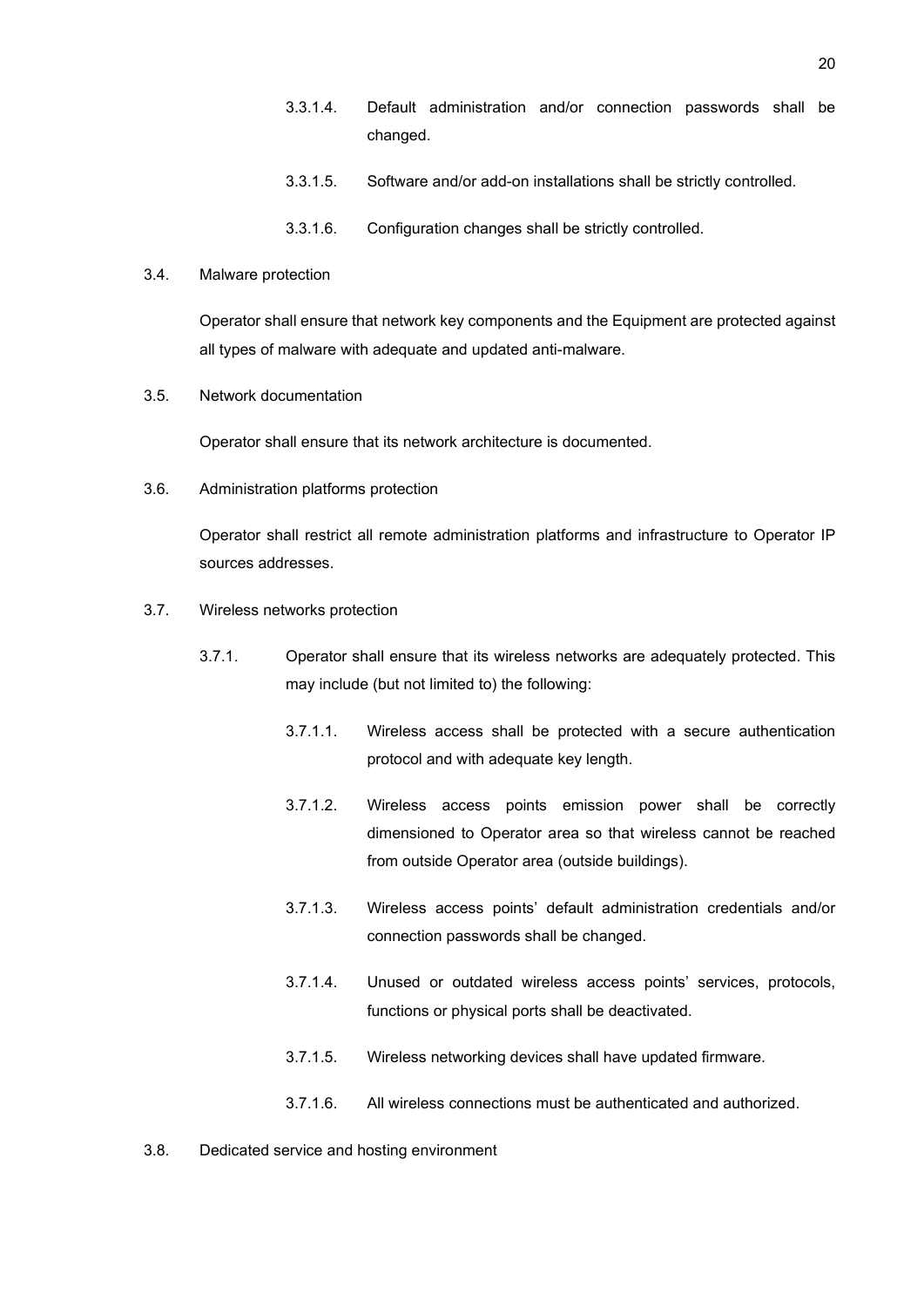- 3.8.1. Responsible Party Service environment shall be logically separated from other Operator's clients under a dedicated server instance.
- 3.8.2. Responsible Party Data should physically reside in a dedicated database environment under a dedicated database instance.
- 3.9. Mobile devices protection
	- 3.9.1. In case where Operator's Staff shall use their own and/or corporate mobile devices for the aim to deliver the Services to the Responsible Party:
		- 3.9.1.1. Operator shall protect its mobile devices with a password. This password must be compliant with the following rules:
			- 3.9.1.1.1. Password length: 8 characters minimum.
			- 3.9.1.1.2. Password timeout: password must be re-entered after 60 minutes of inactivity.
			- 3.9.1.1.3. Password change: password must be changed on a yearly basis.
			- 3.9.1.1.4. Password history: the last two passwords must not be re-used.
		- 3.9.1.2. Operator shall manage and administer its Staff's mobile devices.
		- 3.9.1.3. Operator shall ensure a clear segregation between professional and private applications and data.
		- 3.9.1.4. In the event any Responsible Party Data is stored on any mobile device, such devices shall be in an encrypted form.
- 3.10. Equipment management program

Operator shall apply best practices in terms of Equipment management regarding its own and Responsible Party managed Equipment.

3.11. Maintenance contracts

Operator shall maintain maintenance contracts with all Equipment's Operators in terms of information security.

3.12. Teleworking security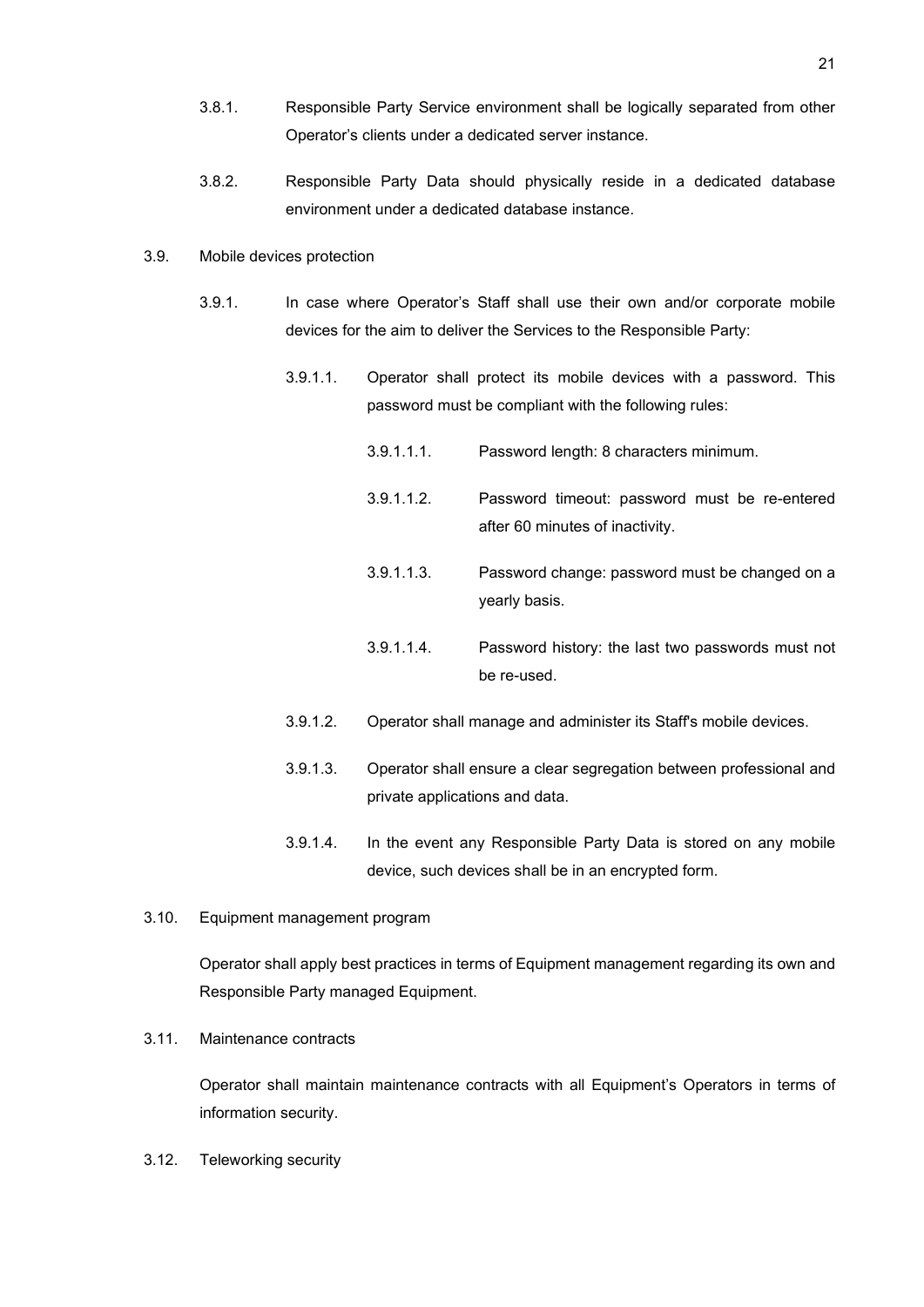Operator shall have a teleworking policy that effectively protects Responsible Party Data and Equipment.

## 4. **ACCESS CONTROL**

- 4.1. Passwords protection
	- 4.1.1. Operator shall ensure that its password policy meets industry standard best practices ("Password Protection Policy" from SANS Institute or "DAT-NT-001/ANSSI/SDE/NP" from ANSSI) for strong password management, including at the minimum (but not limited to):
		- 4.1.1.1. Minimum password length
		- 4.1.1.2. Password complexity
		- 4.1.1.3. Restriction of password reuse
		- 4.1.1.4. Account lockout
	- 4.1.2. Operator shall ensure that passwords are encrypted while transmitted and will be changed at the first connection.
	- 4.1.3. Operator shall ensure that its Staff shall not store or write passwords in clear text.
- 4.2. Remote access

Operator shall document its remote accesses procedures. Remote accesses shall rely on secure network protocols and shall use two-factor authentication.

- 4.3. Physical access control to Responsible Party Data
	- 4.3.1. Operator shall implement and maintain reasonable restrictions upon physical access to Responsible Party Data including procedure that sets forth the manner in which physical access is restricted.
	- 4.3.2. Operator shall maintain an Audit Trail of all physical access to the hosting premises of Responsible Party Data.
- 4.4. Logical access control to Responsible Party Data
	- 4.4.1. In the event where Operator may host, process, transmit or collect Responsible Party Data:
		- 4.4.1.1. Operator shall document, implement, maintain and update adequate security controls to ensure that Operator will never use or access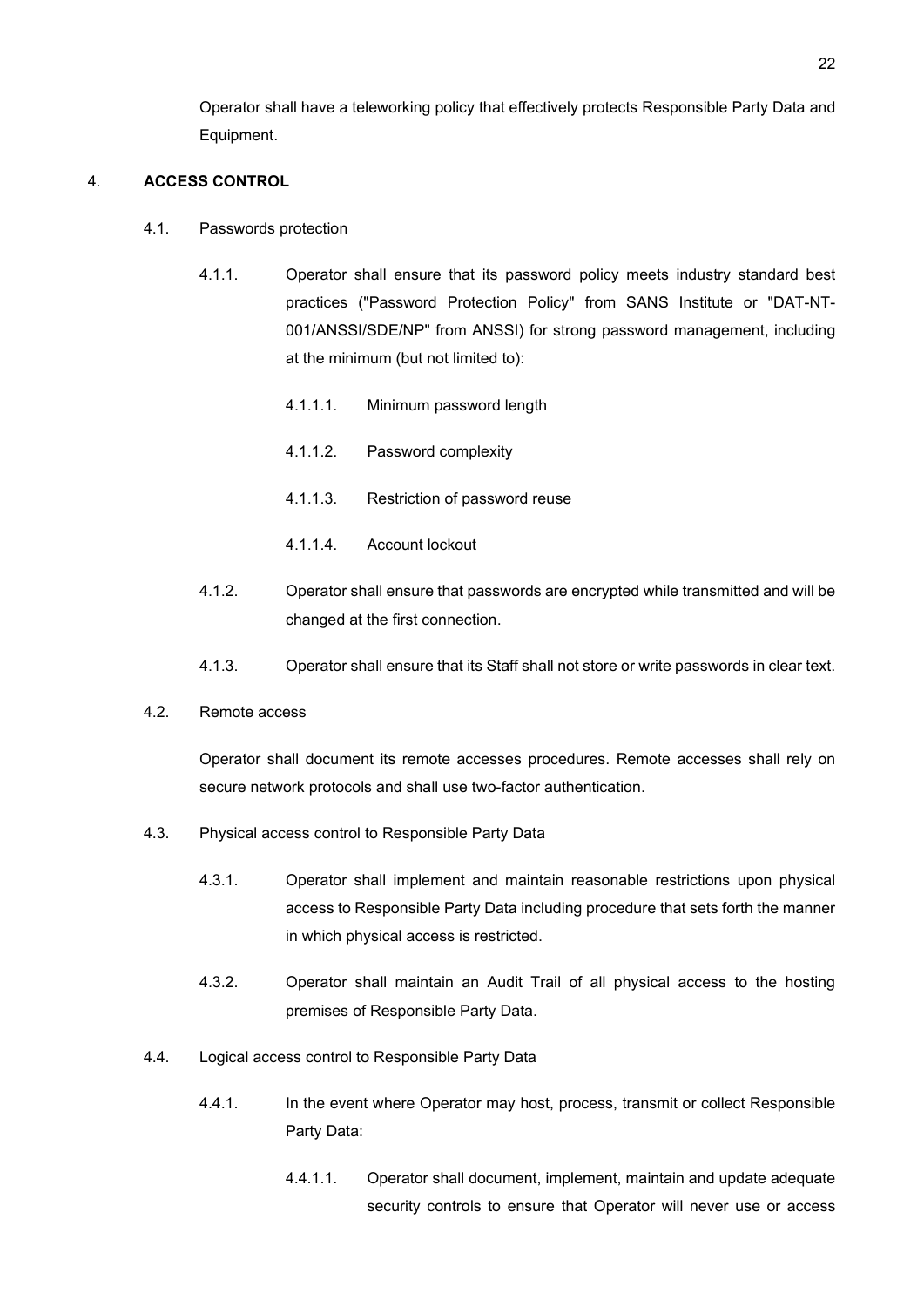Responsible Party Data without the explicit request of the Responsible Party or its approval or unless there is a legitimate identified business need validated by the Responsible Party.

- 4.4.1.2. The logical access credentials to Responsible Party Data shall be strictly limited to authorized Operator's Staff.
- 4.4.1.3. Operator shall maintain an inventory of all authorized logical access to Responsible Party Data.
- 4.4.2. Operator shall record the list of its Staff that had / have access to Responsible Party Data via front and back-end access authorizations. Operator shall provide documented evidence on request from the Responsible Party.
- 4.4.3. Both Operator and Responsible Party shall ensure that (i) only authorized Staff are able to access or use the Services and/or the Responsible Party Data, (ii) creation, change and deactivation of user access authorizations are recorded, (iii) users are effectively trained before to authorize their access requests, (iv) access authorization levels are appropriate with the responsibilities and the role played in the system.
- 4.5. Logical access control to the Responsible Party network
	- 4.5.1. In the event where Operator's Staff implement, maintain or administer any kind of Equipment remotely:
		- 4.5.1.1. Operator shall document, implement, maintain and update adequate security controls to ensure that its Staff will never access the Responsible Party's Equipment without the explicit request of the Responsible Party or its approval or unless there is a legitimate identified business need validated by Responsible Party.
		- 4.5.1.2. The logical access credentials to the Responsible Party's network shall be strictly limited to authorized Operator's Staff.
- 4.6. Physical access control to Responsible Party's premises
	- 4.6.1. In the event where the management of the Responsible Party's premises is outsourced by Operator:
		- 4.6.1.1. Operator shall implement and maintain reasonable restrictions upon physical access to the Responsible Party's premises, including procedure that sets forth the manner in which physical access is restricted.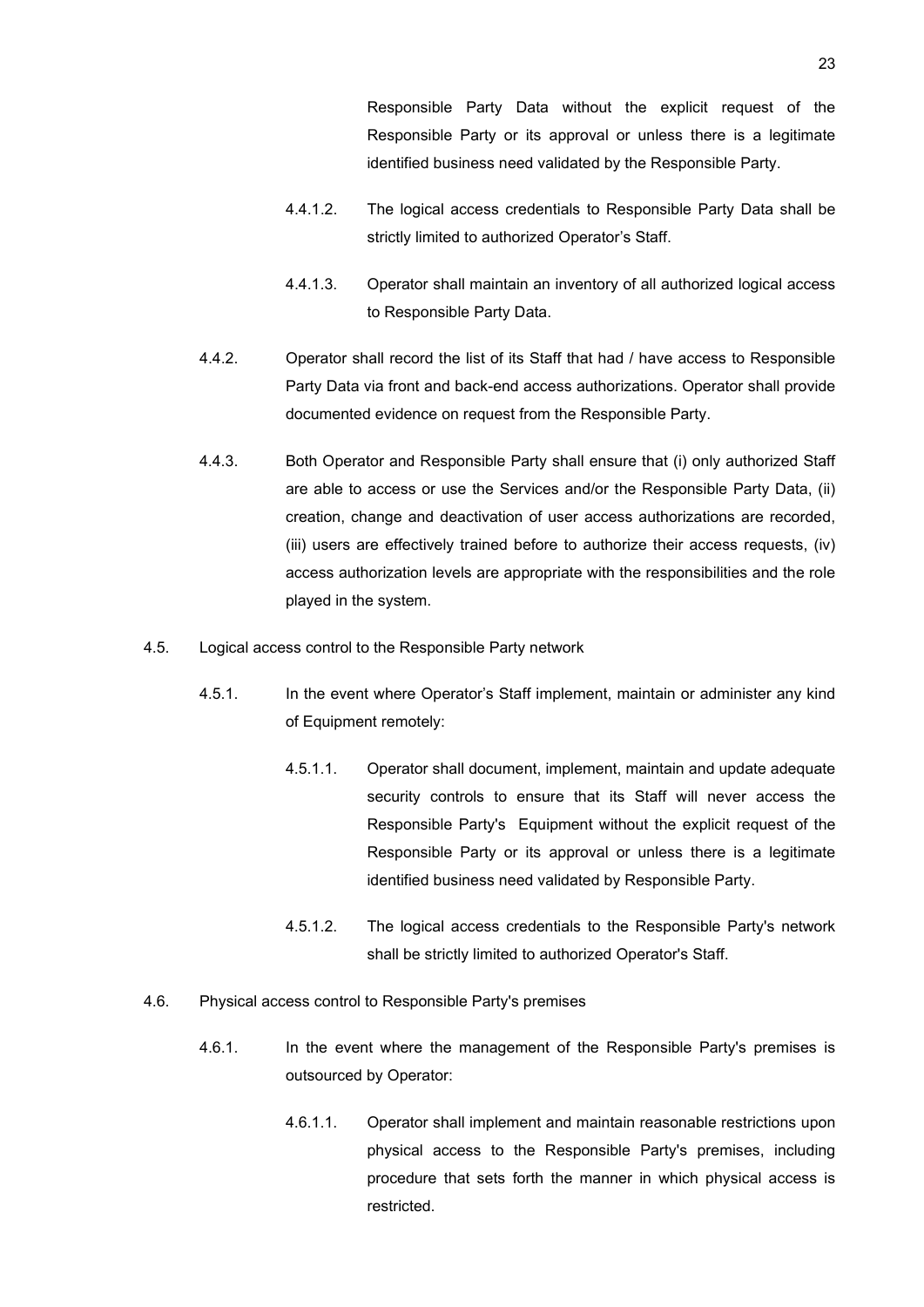- 4.6.1.2. Operator shall maintain an Audit Trail of all physical access to the Responsible Party's premises.
- 4.7. Access logging and monitoring

Operator shall log all activities related to the access to Responsible Party Data, including access requests. Retention period must be in compliance with local regulation and agreement with the Responsible Party.

4.8. Third parties' access

Operator shall not permit any third party to access Responsible Party Data, or environment within Operator or Responsible Party's infrastructure unless written prior authorization by the Responsible Party.

4.9. Permanent Access to Responsible Party Data

Operator shall ensure the Responsible Party access to the Responsible Party Data throughout the duration of the performance of the Services within the format previously agreed with the Responsible Party.

## 5. **APPLICATION SECURITY**

- 5.1. Information security integration into application development
	- 5.1.1. In case where Operator is deemed to be an application's developer/Operator/integrator, Operator shall ensure (but not limited to) the following:
		- 5.1.1.1. Operator shall integrate through all application development life cycle phases information security needs of the application with regards to confidentiality, integrity, availability and traceability aspects.
		- 5.1.1.2. Operator shall rely on Open Web Application Security Project (OWASP)'s best practices in terms of secured application development.
		- 5.1.1.3. Operator shall segregate the application development environment(s) from the application production environment(s).
		- 5.1.1.4. Operator shall ensure access to the development and production environment follows best practices and enforces segregation of duties.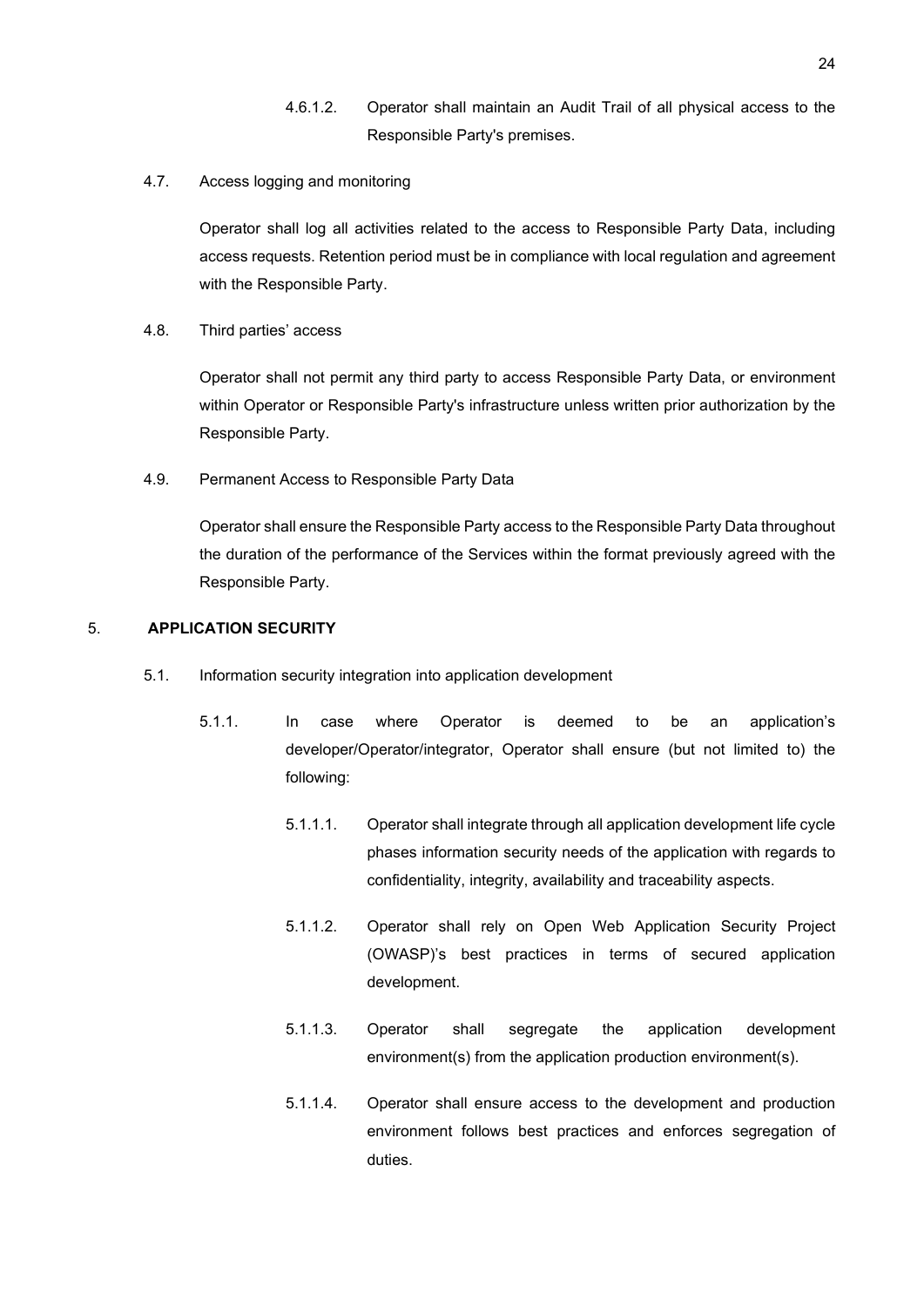- 5.1.1.5. Operator shall ensure that application source code has been reviewed and assessed regarding published well known information security source code vulnerabilities.
- 5.1.1.6. Operator shall strictly control access to application source code.
- 5.1.1.7. Operator shall perform a vulnerability test on its provided application prior to move to production.
- 5.1.1.8. Operator shall perform vulnerability tests at least once a year.
- 5.1.1.9. Operator shall ensure that the test and development environments offer the same level of protection as the production environment.
- 5.1.1.10. Operator shall ensure that application has the ability to restrict access to Personal Data to authorized users only.
- 5.1.1.11. Operator shall ensure that application logs all access to Personal Data.
- 5.2. Application maintenance & support
	- 5.2.1. Operator agrees to provide, maintain and support its application and subsequent updates, upgrades, and bug fixes such that the application is, and remains secure from known vulnerabilities.
	- 5.2.2. Operator agrees to provide at least 30 days' notice to the Responsible Party before updating any of its application which is used by or for Responsible Party or Data.

## 5.3. Application hardening

- 5.3.1. Operator shall ensure that its provided application is hardened. This may include (but not limited to) the following:
	- 5.3.1.1. Unused or outdated application's services or functions shall be deactivated.
	- 5.3.1.2. Default administration passwords shall be changed.
	- 5.3.1.3. Whenever possible, application shall not integrate uncontrolled source code, adds-on or plugins.
	- 5.3.1.4. Configuration changes shall be strictly controlled.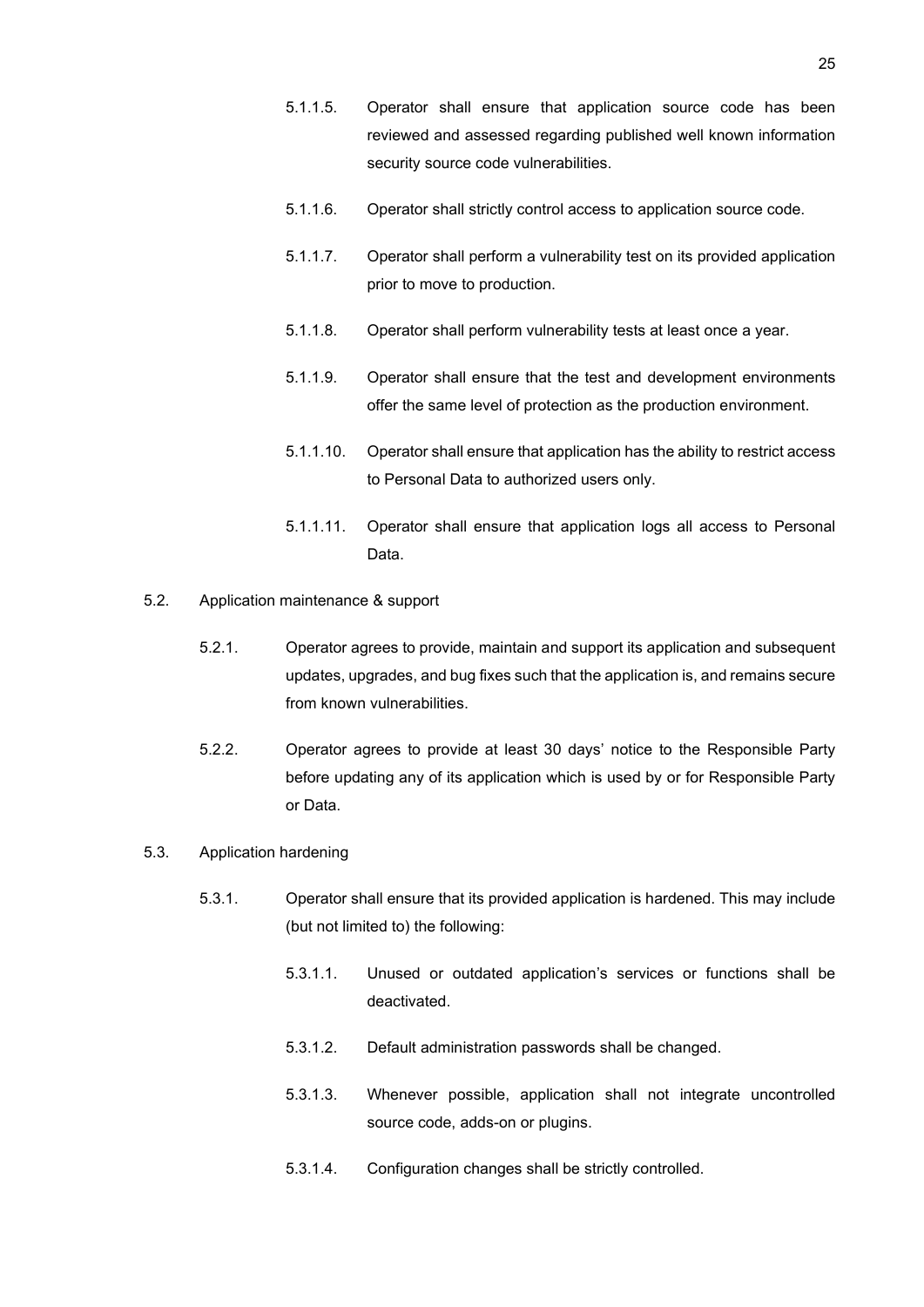#### 5.4. Development data

- 5.4.1. In case where Operator (or its authorized subcontractors) is deemed to be an application developer/Operator/integrator:
	- 5.4.1.1. Developer shall never use or access Responsible Party Data without the explicit request of the Responsible Party or its approval or unless there is a legitimate identified business need validated by the Responsible Party; and
	- 5.4.1.2. De-identified or representative data shall be used in the development and test environment.

## 6. **RESPONSIBLE PARTY DATA PROTECTION**

- 6.1. Responsible Party Data protection
	- 6.1.1. Operator shall ensure that all Responsible Party Data is encrypted during transmission whether sent over the Internet or otherwise.
	- 6.1.2. Operator shall protect all Responsible Party Data stored on databases, servers, or other forms of non-mobile devices against all reasonably-anticipated forms of compromise, whether by use of encryption, logical access controls, or other robust safeguards.
	- 6.1.3. Responsible Party Personal Data: Where possible, Operator shall either encrypt all Personal Data stored at rest with separate key management or anonymize them entailing that re-identification is not possible.
	- 6.1.4. In the event any Responsible Party Data is stored on any mobile device (including, but not limited to, laptop computers, compact discs, tablet computers, external hard drives, backup tapes and/or removable diskettes), such devices shall be in an encrypted form.
- 6.2. Responsible Party Data and system configuration backup
	- 6.2.1. Operator shall backup Responsible Party Data, associated Audit Trail and system configuration on a regular basis following industry best practices for backup.
	- 6.2.2. Operator shall perform at least two backup copies onto different physical distant locations.
	- 6.2.3. All backups shall be encrypted.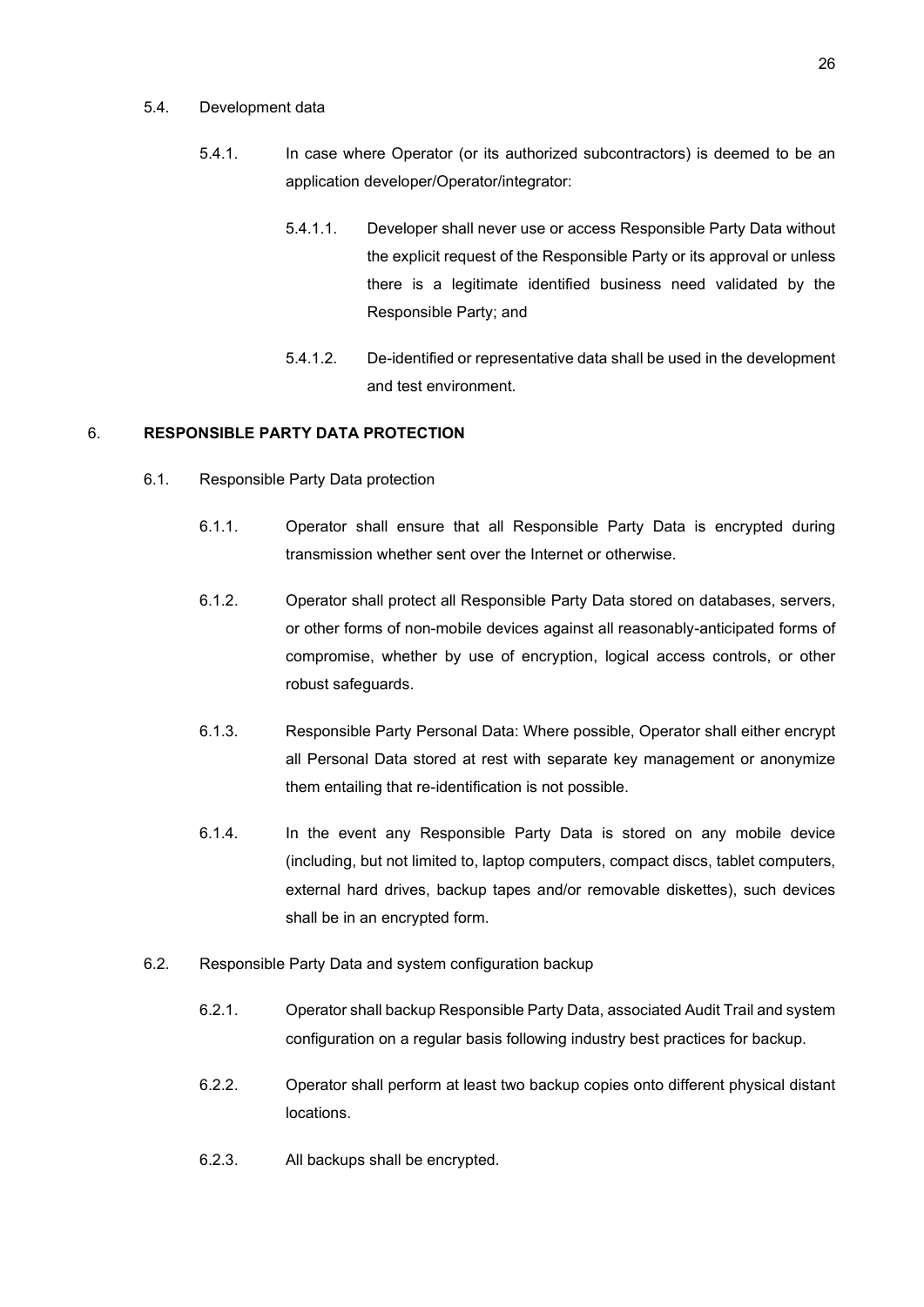- 6.2.4. Operator shall perform a 3 years rotation restore test and provide documented written evidence to Responsible Party.
- 6.2.5. When a significant IT Change on the computerized system impacts the backup and restore functionality / Services / specifications, Operator shall apply the IT Change Management process (as described in the paragraph dealing with IT Change Management of the present document) must ensure that a new restore test is performed.
- 6.2.6. Operator shall provide documented evidences upon request from the Responsible Party that backups jobs have started and ended as planned.

### 6.3. Third parties restriction

No Responsible Party Data shall be sold, assigned, leased to a third party or otherwise disposed of by Operator or commercially exploited by or on behalf of Operator.

## 7. **STAFF SECURITY**

### 7.1. IT segregation of duties

Operator shall implement an information technology segregation of duties. Operator shall segregate its Staff' tasks based on a need to do basis as required by their job responsibilities.

7.2. Information security training and awareness program

During the term of the Agreement, Operator will implement and maintain up to date a training and awareness program for its Staff regarding its information security obligations. In case where Operator collects, provides, stores, transmits or process in any manner Responsible Party Data, this program shall include a section dedicated to Responsible Party Data protection. Operator shall ensure that all its Staff involved in the Services performance will regularly attend such program.

- 7.3. Operator Staff departure
	- 7.3.1. Upon termination of an Operator's Staff agreement for whatever reason, Operator's shall ensure that Staff's departure is correctly managed in terms of information security.
	- 7.3.2. This may include (but not limited to) the following:
		- 7.3.2.1. All Staff logical and physical credentials have been correctly deactivated.
		- 7.3.2.2. All the Responsible Party's equipment and Data have been returned.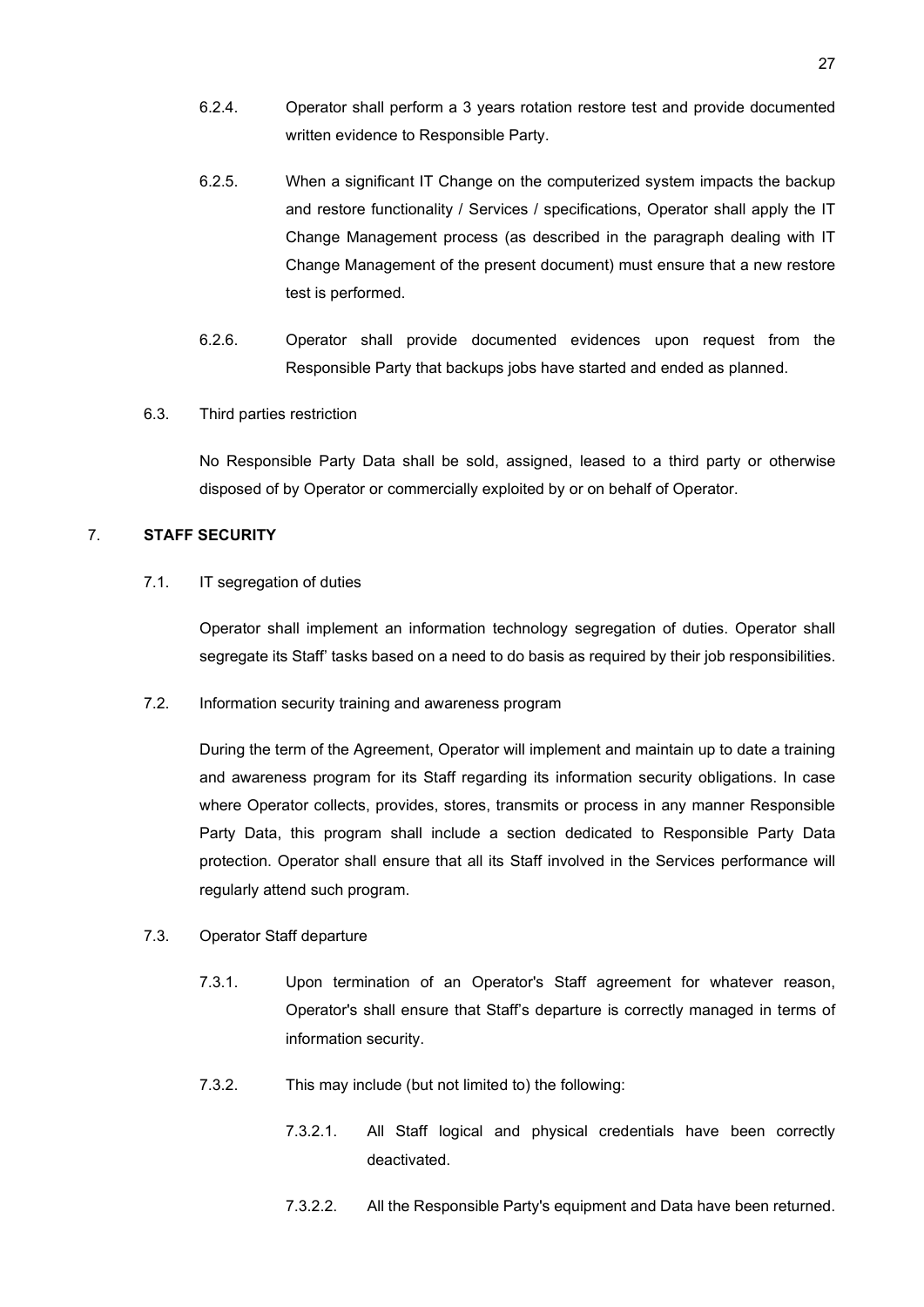7.3.2.3. If Responsible Party Data have been locally stored for whatever reason on Staff's workstation or mobile device, hard drives and/or storage memories shall be securely wiped.

### 8. **TERMINATION OF THE AGREEMENT**

#### 8.1. Responsible Party Data return, destruction or sanitization

Unless otherwise required by law or regulation, upon termination of the Agreement for whatever reason, Operator shall cease processing any Responsible Party Data on behalf of the Responsible Party and, at the Responsible Party's option, shall either return to the Responsible Party all of the Responsible Party Data and any copies thereof which it is processing, has processed or have had processed on behalf of the Responsible Party in a format agreed with the Responsible Party, or destroy the Responsible Party Data if requested by the Responsible Party or sanitize Responsible Party Data from Operator's environment and provide evidence of such sanitization or destruction of Responsible Party Data within 15 days of termination of Agreement.

## 8.2. Equipment return

Upon termination of the Agreement for whatever reason, all the Responsible Party Equipment shall be returned within 30 days of termination of Agreement.

### 9. **INFORMATION SECURITY AND QUALITY AUDITS AND CONTROLS**

- 9.1. Right to Audit
	- 9.1.1. The Responsible Party or an appointed audit firm by Responsible Party has the right to audit the Operator and carry out any controls it considers useful to ensure the compliance with its Information Security and Quality obligations. To do so, Operator shall allow representatives from the Responsible Party to have access for audit purposes to its related premises and facilities and agree to share documentation and evidence.
	- 9.1.2. In addition, the Responsible Party's shall be authorized to audit Operator's subcontractors and their systems; this does not release Operator from taking all reasonable steps to verify that its subcontractors comply with the provisions of this document.
	- 9.1.3. The Responsible Party will ensure to cause the least amount of disruption to Operator's activities.
	- 9.1.4. Such controls shall be carried out as per the provisions of the Agreement.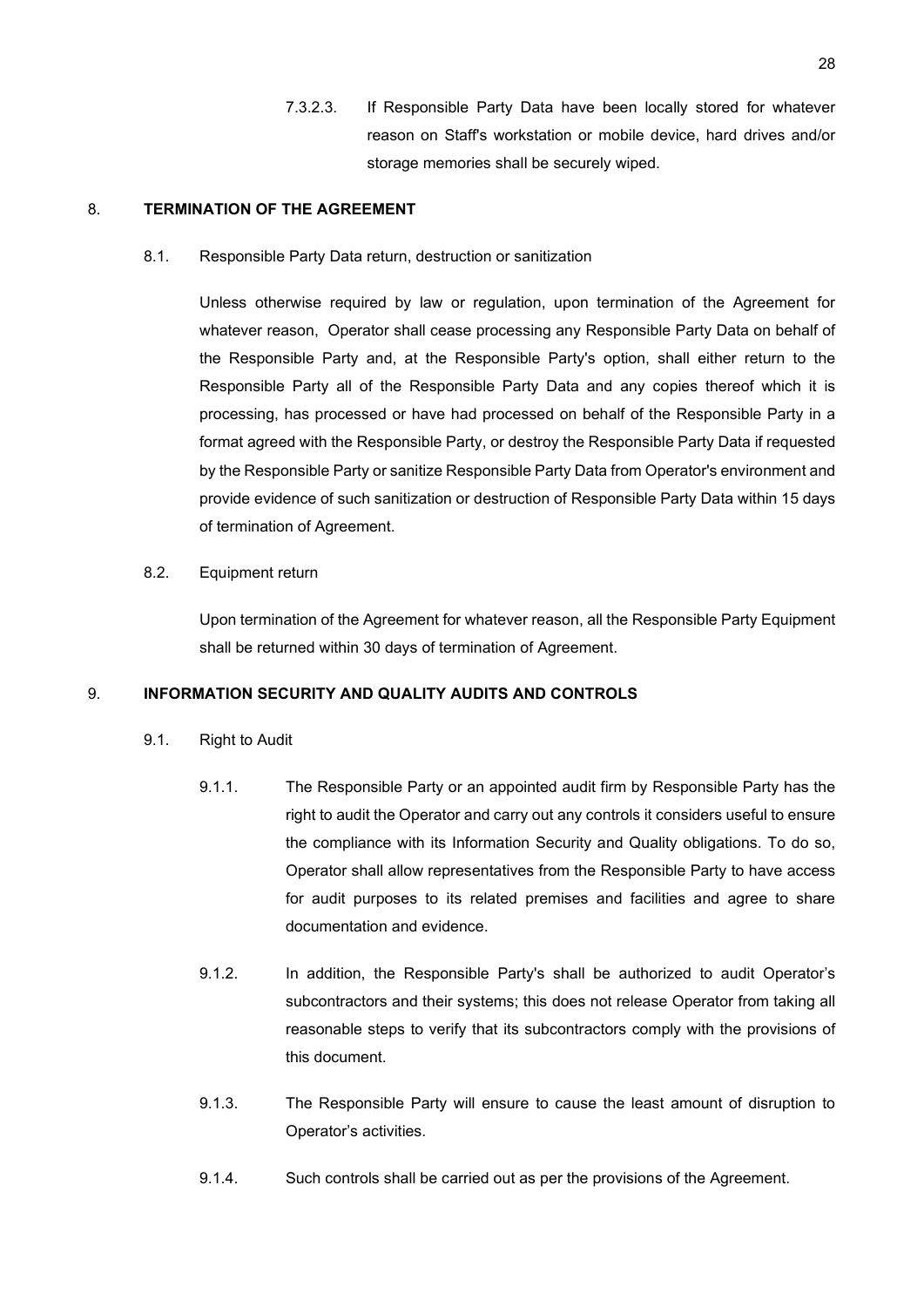#### 9.2. Information Security

## 9.2.1. Annual Information Security Assessment

In addition, each calendar year, Operator shall engage at its cost and expense a nationally-recognized audit firm identified by the Responsible Party or proposed by Operator to conduct an audit which shall cover, at a minimum, Operator's security policies and procedures and controls, including cloud and data security. Upon Responsible Party's request, Operator shall provide the Responsible Party with a copy of such report.

### 9.2.2. Remediation Plan

If an audit reveals any breaches or deficiencies pursuant to this Agreement or if the Responsible Party raises recommendations or reservations following an audit, Operator shall promptly and at its sole cost and expense (i) execute a remediation plan to correct those breaches and/or deficiencies and (ii) implement the recommendations and reservations issued by the Responsible Party.

## 9.3. Quality Audit

- 9.3.1. As part of pre-selection process and on a routine basis, no more than once a year, Responsible Party may leverage the Right to audit (on site or using a postal audit questionnaire).
- 9.3.2. Additionally, where significant issues are detected regarding the Services provided by the Operator, the Operator shall authorize the Responsible Party to carry out when needed an audit for cause designed to lead to resolution of these issues.
- 9.3.3. After provision of an audit report by the Responsible Party, Operator shall respond with correction and/or corrective and preventive action plans to critical findings within fifteen (15) business days of receipt of any official request (audit report, close-up documentation, other). For audit reports not containing critical finding, Operator shall provide a response within twenty (20) business days.
- 9.3.4. For SOX regulated systems, in addition, each calendar year, Operator shall engage at its cost and expense a nationally-recognized audit firm acceptable by the Responsible Party to conduct an audit which shall cover, at a minimum, Operator' quality policies and procedures and controls. Upon the Responsible Party's request, Operator shall provide the Responsible Party with a copy of such report such as a SSAE-16 SOC 2 Type II.
- 9.4. Operator oversight of subcontractors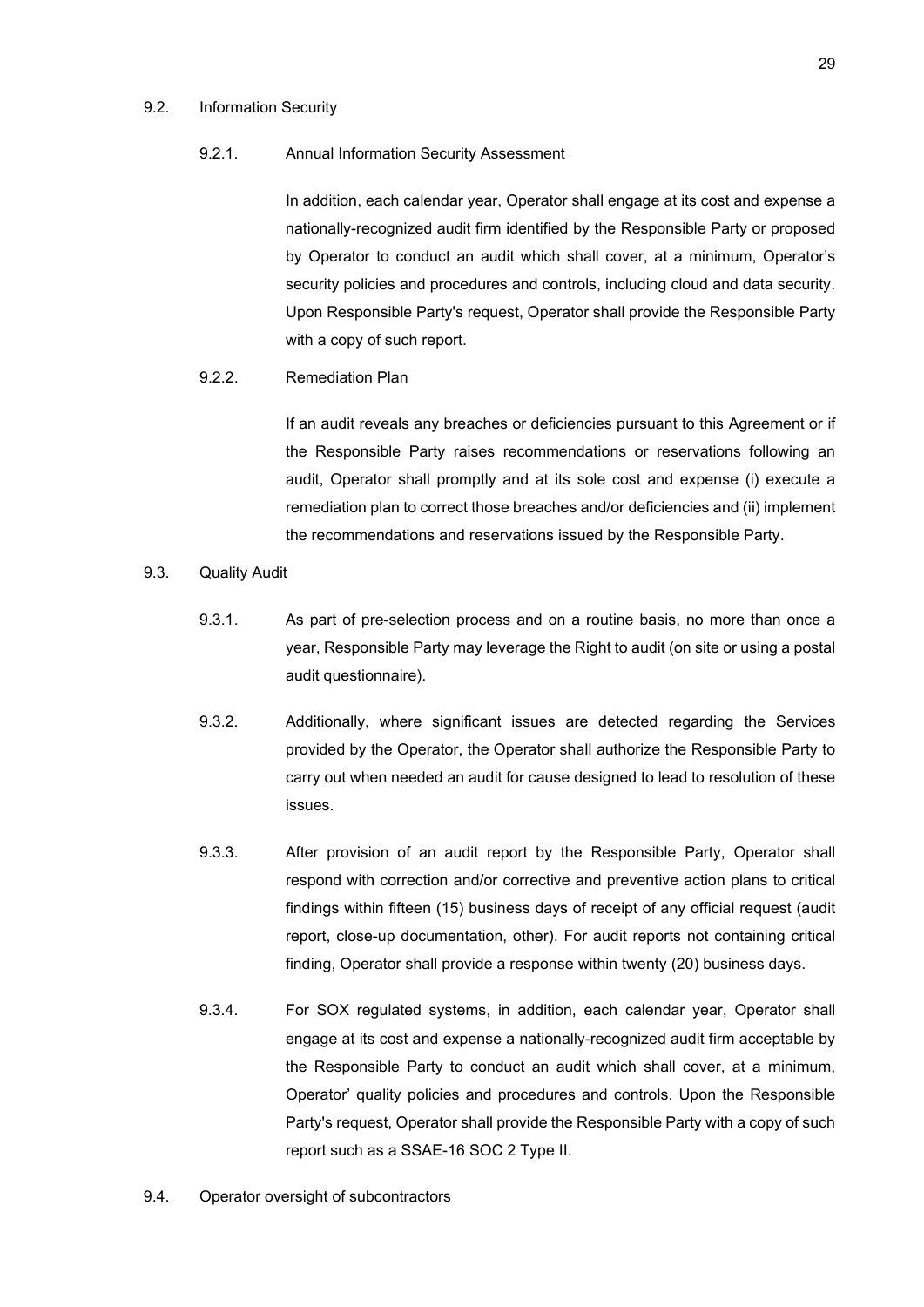Operator shall ensure control over the delegated tasks to its authorized subcontractors on an ongoing basis. In any case, Operator remains liable towards the Responsible Party for its information security and quality obligations even if some of them are fully or partially delegated.

## 10. **DISASTER RECOVERY AND BUSINESS CONTINUITY**

- 10.1. Operator shall notify the Responsible Party in a timely manner when Services are scheduled to be unavailable due to non-emergency maintenance or enhancements.
- 10.2. Operator shall be responsible for providing and testing contingency/continuity / Disaster recovery strategy to ensure Services to the Responsible Party if Operator experiences or suffers a disaster. Operator shall make associated testing report available to Responsible Party on request.
- 10.3. Operator shall maintain its capability to resume provisions of the Services in case of disaster and to bring an alternative arrangement into use for maintaining Responsible Party access to the Services
- 10.4. In the case of unscheduled unavailability, Operator shall inform and cooperate with the Responsible Party regarding the impacts on Services being unavailable (including causes, effect on Services, and estimated duration).

# 11. **QUALITY RESPONSIBILITIES AND OBLIGATIONS (APPLICABLE FOR GXP AND/OR SOX REGULATED COMPUTERIZED SYSTEMS)**

11.1. Roles and responsibilities

Operator shall communicate in writing to the Responsible Party the list of Staff involved in communication interfaces for quality purpose and shall keep it current.

- 11.2. Obligations
	- 11.2.1. Operator shall provide Services to the Responsible Party in conformance with (i) GxP requirements (ii) the annex 11 volume 4 of the European Good Manufacturing Practice on Computerized Systems (ii) the chapter 21 CFR Part 11 of the Food and Drug Administration on Electronic Records & Electronic Signatures.
	- 11.2.2. Operator shall take all reasonable steps to ensure that Services provided to the Responsible Party have been developed and validated for its intended use and in accordance with an appropriate quality management system.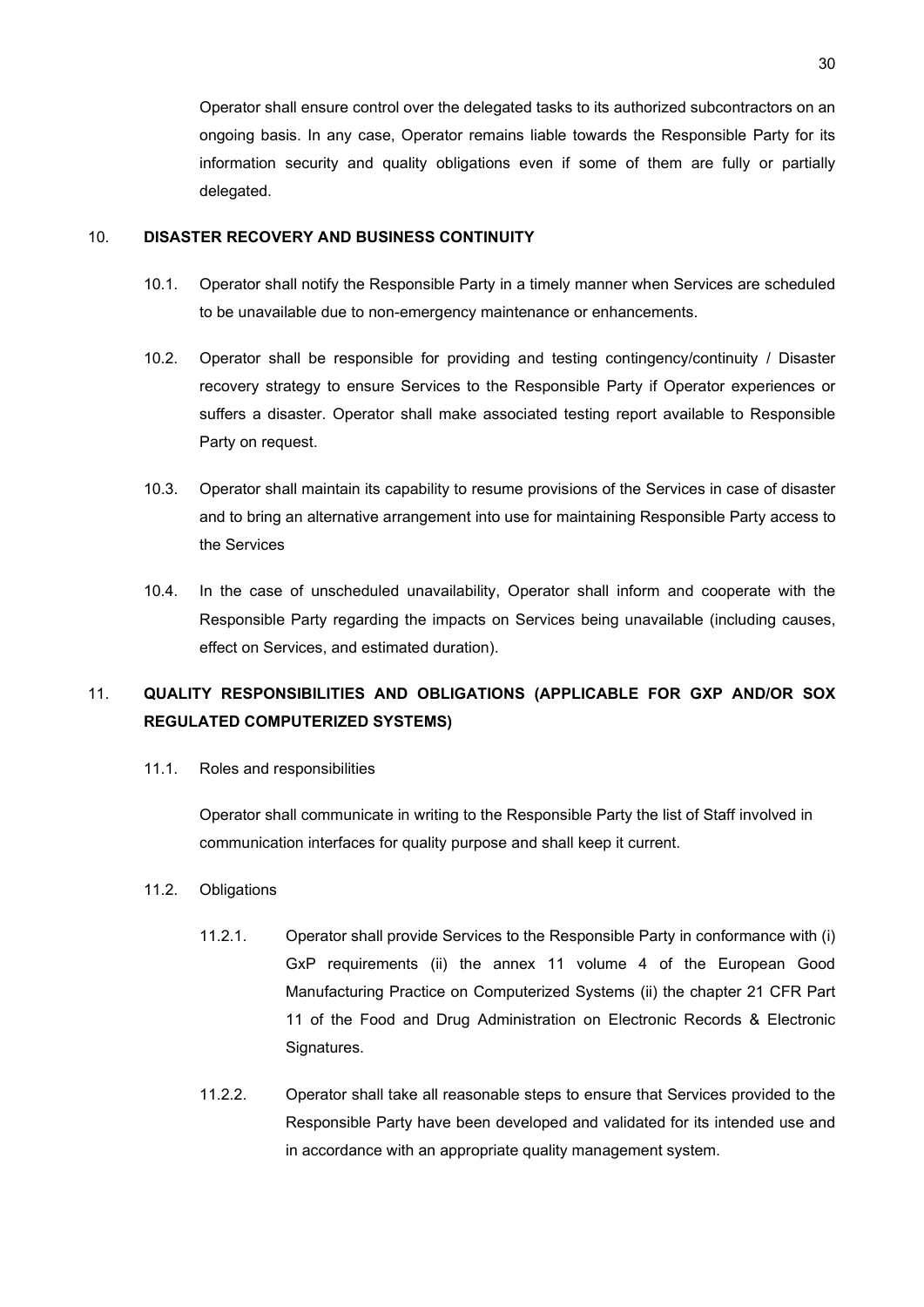- 11.2.3. Operator shall provide when requested by the Responsible Party, objective evidence to demonstrate compliance with the clauses documented within this document.
- 11.2.4. Operator shall ensure that all Staff involved in the provision of computerized system and / or Services per the Agreement have been trained according to their job duties.
- 11.2.5. Operator shall provide evidence of education and training on any relevant regulations, standards, and processes as applicable for those Staff involved in Services provided.
- 11.2.6. Operator shall ensure that Audit Trails are enabled properly for all applicable GxP records (i.e. user access records, master data, dynamic data etc.) and as per agreement with the Responsible Party.
- 11.2.7. Operator shall maintain, monitor, and as necessary improve and update a comprehensive, written "Quality Assurance Plan". The Quality Assurance Plan shall describe how Operator will implement, when applicable, each quality measure listed in this document. The Quality Assurance Plan shall be validated by the Responsible Party prior to the start of the performance of the Services.
- 11.3. Incident impacting Responsible Party Data Integrity or compliance (does not apply to Security and Personal Data related incidents)
	- 11.3.1. Operator shall detect and record any Incident affecting Responsible Party Data Integrity, or impacting compliance, functionality or availability of Services provided. Operator must have an Incident process in place.
	- 11.3.2. Operator shall ensure an efficient and prompt handling of Incident affecting Responsible Party Data Integrity, or impacting compliance, functionality or availability of Services and shall make the report to the Responsible Party upon discovery of critical Incident within reasonable timeframe.
	- 11.3.3. Operator shall implement correction and/or corrective and preventive action plans to remedy the Incident and prevent further similar event.
- 11.4. Regulatory inspections & inquiries and the Responsible Party internal audit
	- 11.4.1. In the event either Party is notified of any regulatory inspection, inquiry or internal Responsible Party audit that relates directly to Services provided by Operator, the Party shall promptly inform the other Party of any such regulatory inspection, audit or inquiry.